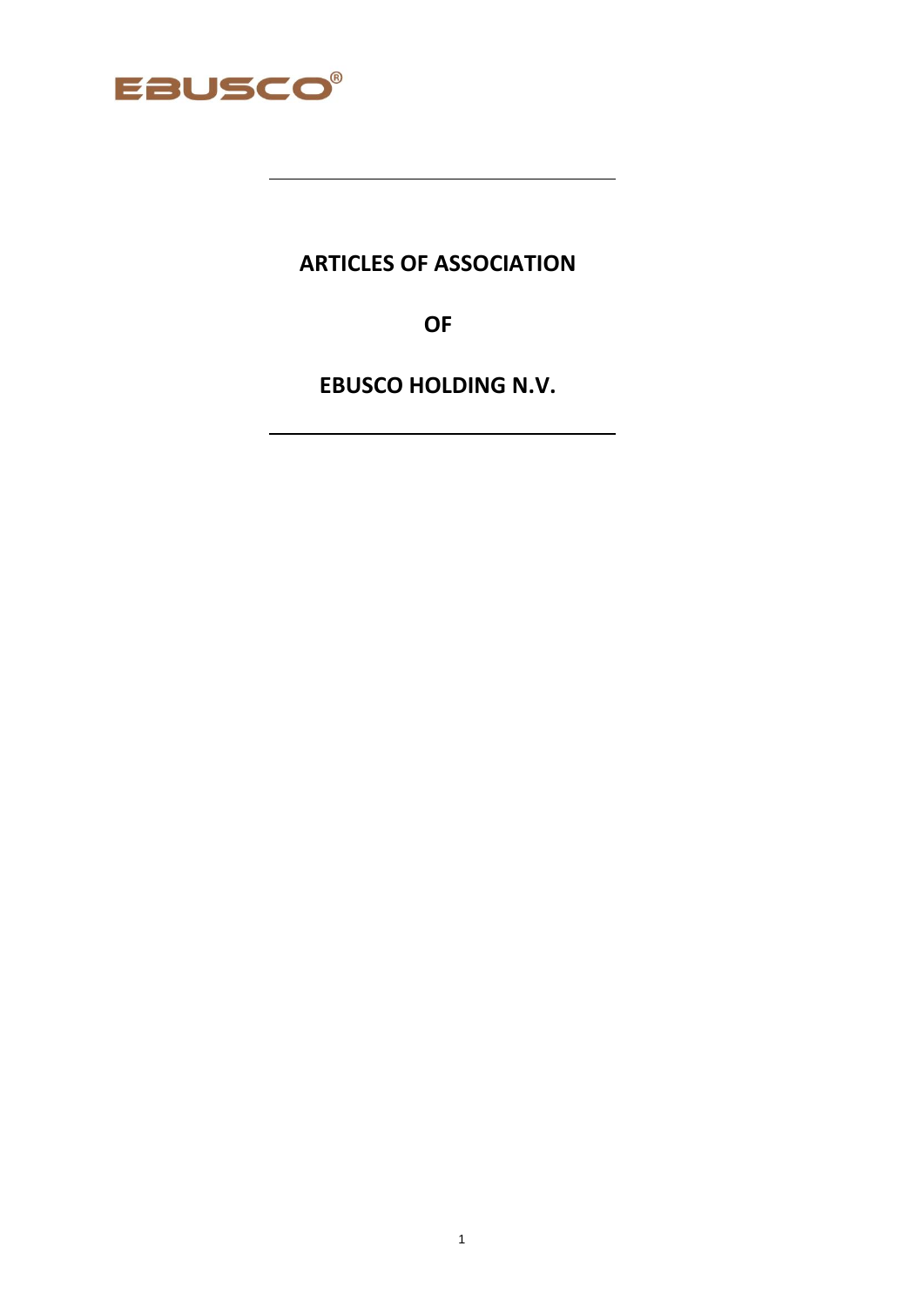

# **INDEX**

| Article 21. Appointment, Suspension and Removal of Supervisory Board Members11 |  |
|--------------------------------------------------------------------------------|--|
|                                                                                |  |
|                                                                                |  |
|                                                                                |  |
|                                                                                |  |
|                                                                                |  |
|                                                                                |  |
|                                                                                |  |
| Article 28. Financial Year and Annual Accounts                                 |  |
|                                                                                |  |
|                                                                                |  |
|                                                                                |  |
|                                                                                |  |
|                                                                                |  |
|                                                                                |  |
|                                                                                |  |
|                                                                                |  |
|                                                                                |  |
|                                                                                |  |
|                                                                                |  |
|                                                                                |  |
|                                                                                |  |
|                                                                                |  |
|                                                                                |  |
|                                                                                |  |
|                                                                                |  |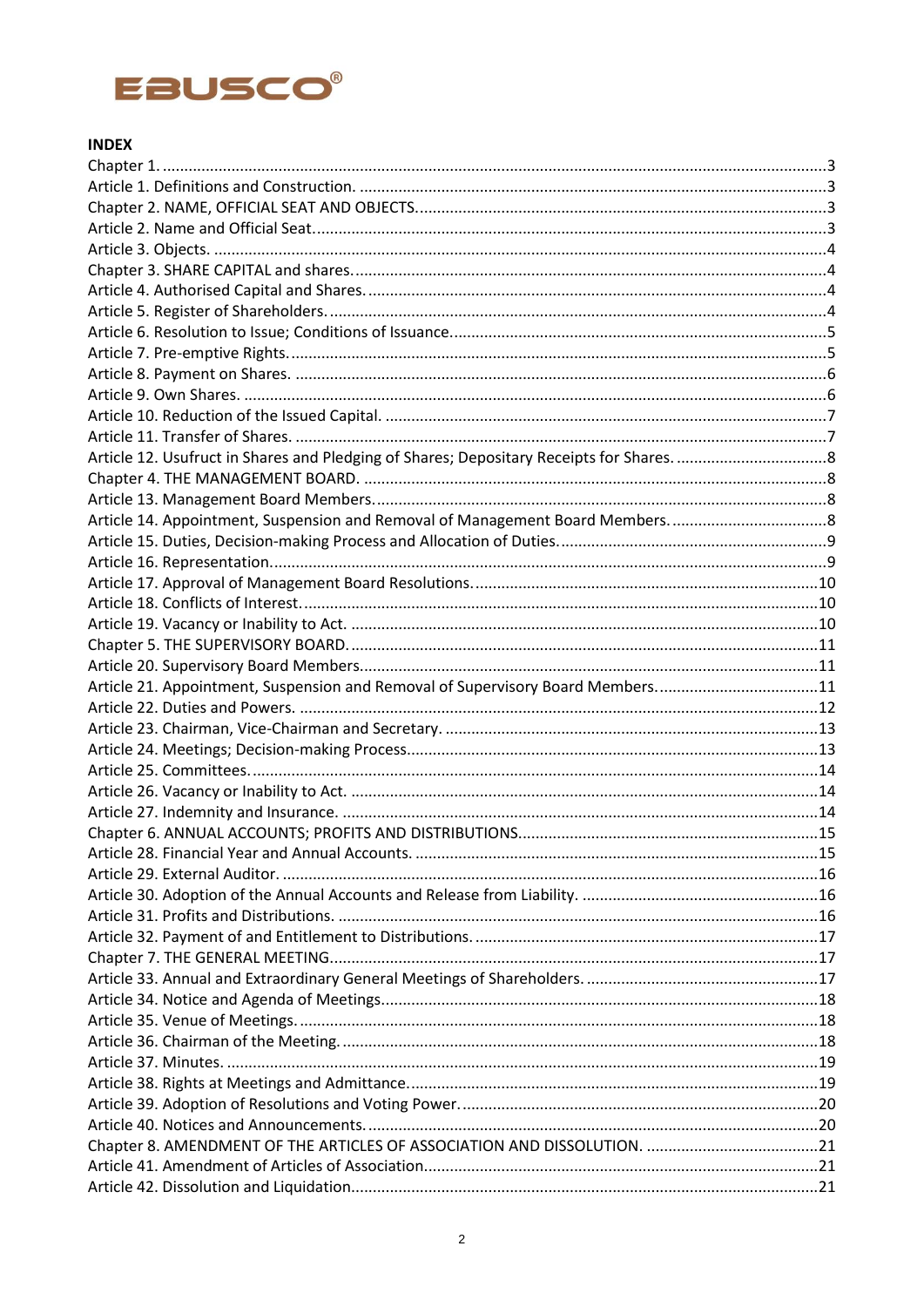

### **ARTICLES OF ASSOCIATION:**

## **CHAPTER 1.**

## **Article 1. Definitions and Construction.**

1.1 In these Articles of Association, the following terms have the following meanings: **Company** means the company the internal organization of which is governed by these Articles of Association.

**Euroclear Netherlands** means Nederlands Centraal Instituut voor Giraal Effectenverkeer B.V., trading under the name Euroclear Nederland, being the central depositary as referred to in the Dutch Securities Giro Act*.*

**External Auditor** has the meaning ascribed to that term in Article 29.1.

**General Meeting** or **General Meeting of Shareholders** means the body of the Company consisting of those in whom as shareholder or otherwise the voting rights on shares are vested or a meeting of such persons (or their representatives) and other persons holding Meeting Rights.

**Management Board** means the management board of the Company.

**Meeting Rights** means the right to be invited to General Meetings of Shareholders and to speak at such meetings, as a Shareholder or as a person to whom these rights have been attributed in accordance with Article 12.1.

**Share** means a share in the capital of the Company.

**Shareholder** means a holder of one or more Shares. This includes a person holding coownership rights with regard to shares included in the Statutory Giro System.

**Statutory Giro System** means the giro system as referred to in the Dutch Securities Giro Act (*Wet giraal effectenverkeer*).

**Supervisory Board** means the supervisory board of the Company.

1.2 A message **in writing** means a message transmitted by letter, by telecopier, by e-mail or by any other means of electronic communication provided the relevant message or document is legible and reproducible, and the term **written** is to be construed accordingly.

1.3 The Management Board, the Supervisory Board as well as the General Meeting each constitutes a distinct body of the Company.

1.4 References to **Articles** refer to articles which are part of these Articles of Association, except where expressly indicated otherwise.

1.5 Unless the context otherwise requires, words and expressions contained and not otherwise

defined in these Articles of Association bear the same meaning as in the Dutch Civil Code. References in these Articles of Association to the law are references to provisions of Dutch law as it reads from time to time.

# **CHAPTER 2. NAME, OFFICIAL SEAT AND OBJECTS.**

# **Article 2. Name and Official Seat.**

2.1 The Company's name is:

Ebusco Holding N.V.

2.2 The official seat of the Company is in Deurne, the Netherlands.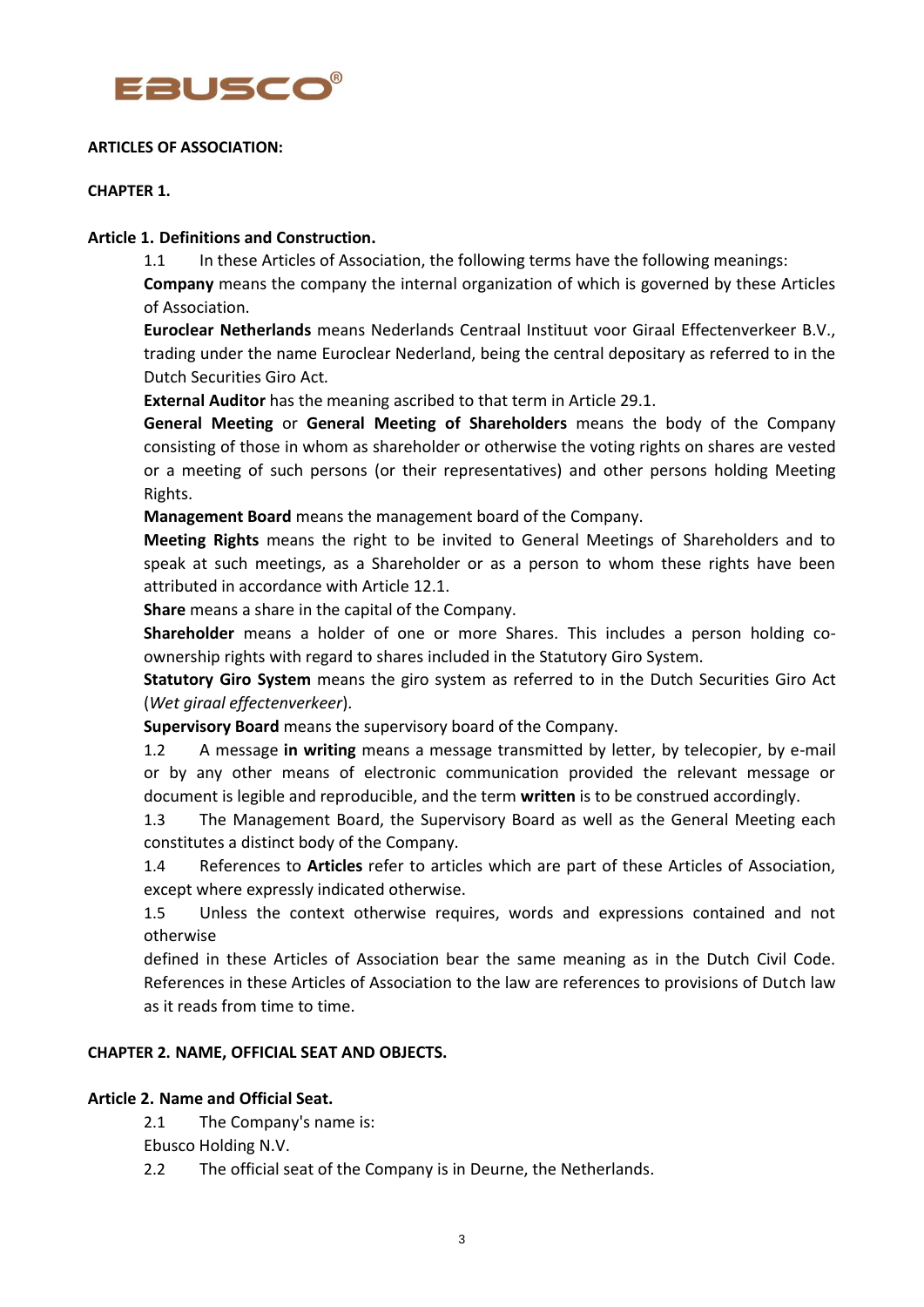

# **Article 3. Objects.**

The objects of the Company are:

- (a) to develop, produce and sell electric vehicles and to manufacture electrical and electronic parts and accessories for vehicles, as well as to develop, produce and trade in charging infrastructure and energy storage systems in the broadest sense;
- (b) to incorporate, to participate in any way whatsoever in, to manage, to supervise businesses and companies;
- (c) to finance businesses and companies;
- (d) to borrow, to lend and to raise funds, including the issue of bonds, promissory notes or other securities or evidence of indebtedness as well as to enter into agreements in connection with aforementioned activities;
- (e) to render advice and services to businesses and companies with which the Company forms a group and to third parties;
- (f) to grant guarantees, to bind the Company and to pledge its assets for obligations of businesses and companies with which it forms a group and on behalf of third parties;
- (g) to acquire, manage, exploit and alienate registered property and items of property in general;
- (h) to trade in currencies, securities and items of property in general;
- (i) to develop and trade in patents, trade marks, licenses, know-how, copyrights, data base rights and other intellectual property rights;
- (j) to perform any and all activities of an industrial, financial or commercial nature;

and to do all that is connected therewith or may be conducive thereto, all to be interpreted in the broadest sense.

# **CHAPTER 3. SHARE CAPITAL AND SHARES.**

# **Article 4. Authorised Capital and Shares.**

4.1 The authorised capital of the Company amounts to two million two hundred thousand euro (EUR 2,200,000).

4.2 The authorised capital is divided into two hundred twenty million (220,000,000) Shares, having a nominal value of one eurocent (EUR 0.01) each.

4.3 All Shares will be registered Shares. No share certificates will be issued.

# **Article 5. Register of Shareholders.**

5.1 The Company must keep a register of Shareholders. The register may consist of various parts which may be kept in different places and each may be kept in more than one copy and in more than one place as determined by the Management Board.

5.2 Shares included in the Statutory Giro System will be registered in the name of Euroclear Netherlands or an intermediary (as referred to in the Dutch Securities Giro Act). Holders of Shares that are not included in the Statutory Giro System, as well as each usufructuary and each pledgee of such Shares, are obliged to furnish their names and addresses to the Company in writing; these will be recorded in the register of Shareholders. The Management Board will supply anyone recorded in the register on request and free of charge with an extract from the register relating to his right to Shares.

5.3 The register will be kept up to date. The Management Board will set rules with respect to the signing of registrations and entries in the register of Shareholders.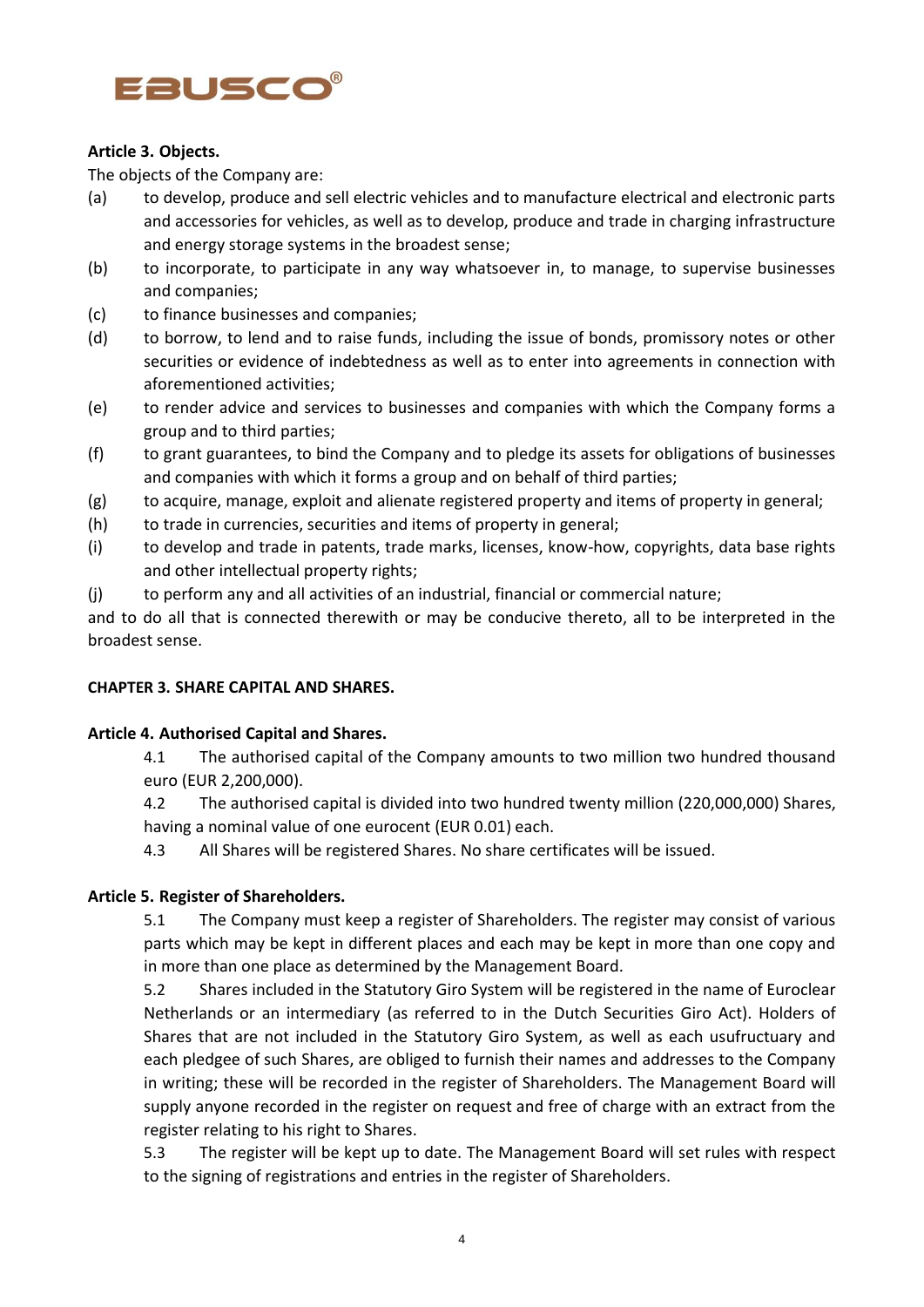

5.4 Section 2:85 of the Dutch Civil Code applies to the register of Shareholders.

## **Article 6. Resolution to Issue; Conditions of Issuance.**

6.1 Shares may be issued pursuant to a resolution of the General Meeting. This competence concerns all non-issued Shares of the Company's authorised capital, except insofar as the competence to issue Shares is vested in the Management Board in accordance with Article 6.2 hereof.

6.2 Shares may be issued pursuant to a resolution of the Management Board, if and insofar as that board is designated authorised to do so by the General Meeting. Such designation can be made each time for a maximum period of five years and can be extended each time for a maximum period of five years. A designation must determine the number of Shares which may be issued pursuant to a resolution of the Management Board. A resolution of the General Meeting to designate the Management Board as a body of the Company authorised to issue Shares can only be withdrawn at the proposal of the Management Board which has been approved by the Supervisory Board, unless provided otherwise in the resolution to make the designation.

6.3 A resolution of the General Meeting to issue Shares or to designate the Management Board as a body of the Company authorised to do so can only take place at the proposal of the Management Board which has been approved by the Supervisory Board.

6.4 A resolution of the Management Board to issue Shares requires the approval of the Supervisory Board.

6.5 The foregoing provisions of this Article 6 apply by analogy to the granting of rights to subscribe for Shares, but do not apply to the issuance of Shares to a person exercising a right to subscribe for Shares previously granted.

6.6 The body of the Company resolving to issue Shares must determine the issue price and the other conditions of issuance in the resolution to issue.

#### **Article 7. Pre-emptive Rights.**

7.1 Upon the issuance of Shares, each holder of Shares will have pre-emptive rights in proportion to the aggregate nominal value of his Shares. A Shareholder will not have preemptive rights in respect of Shares issued against a non-cash contribution. Nor will the Shareholder have pre-emptive rights in respect of Shares issued to employees of the Company or of a group company *(groepsmaatschappij)*.

7.2 Prior to each individual issuance, the pre-emptive rights may be restricted or excluded by a structure of the structure of the structure of the structure of the structure of the structure of the structure of the structure of the structure of the structure of the structure of the structure of the structure of

resolution of the General Meeting. However, with respect to an issue of Shares pursuant to a resolution of the Management Board, the pre-emptive rights can be restricted or excluded pursuant to a resolution of the Management Board if and insofar as that board is designated authorised to do so by the General Meeting. The provisions of Articles 6.1, 6.2 and 6.4 apply by analogy.

7.3 A resolution of the General Meeting to restrict or exclude the pre-emptive rights or to designate the Management Board as a body of the Company authorised to do so can only be adopted at the proposal of the Management Board which has been approved by the Supervisory Board.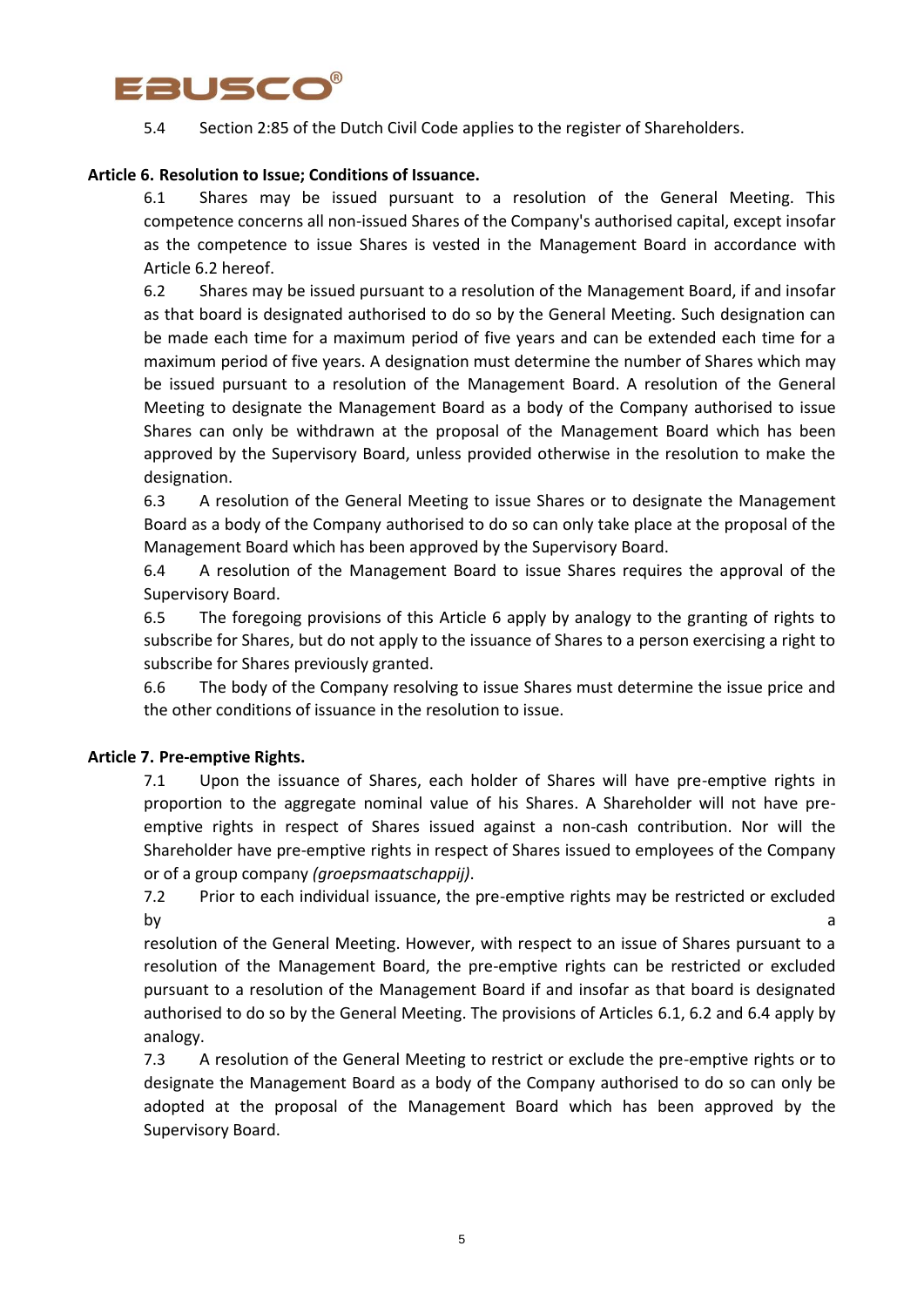

7.4 If a proposal is made to the General Meeting to restrict or exclude pre-emptive rights, the reason for such proposal and the choice of the intended issue price must be set forth in the proposal in writing.

7.5 A resolution of the General Meeting to restrict or exclude pre-emptive rights or to designate the Management Board as the body of the Company authorised to do so requires a majority of not less than two-thirds of the votes cast, if less than one-half of the Company's issued is a capital capital is a capital is a capital is a capital is a capital is  $\sim$ 

represented at the meeting.

7.6 When rights are granted to subscribe for Shares, the Shareholders will have preemptive rights in respect thereof; the foregoing provisions of this Article 7 apply by analogy. Shareholders will have no pre-emptive rights in respect of Shares issued to a person exercising a right to subscribe for Shares previously granted.

# **Article 8. Payment on Shares.**

8.1 Upon issuance of a Share, the full nominal value thereof must be paid-up, as well as the difference between the two amounts if the Share is subscribed for at a higher price, without prejudice to the provisions of Section 2:80 subsection 2 of the Dutch Civil Code.

8.2 Payment for a Share must be made in cash insofar as no contribution in any other form has been agreed on.

8.3 With respect to Shares issued pursuant to a resolution of the Management Board, this board may, with the approval of the Supervisory Board, decide that the issuance takes place at the expense of the reserves of the Company.

8.4 The Management Board is authorised to enter into legal acts relating to non-cash contributions and the other legal acts referred to in Section 2:94 of the Dutch Civil Code without the prior and the prior of  $\mathbf{r}$ 

approval of the General Meeting, but subject to the approval of the Supervisory Board.

8.5 Payments for Shares and non-cash contributions are furthermore subject to the provisions of Sections 2:80, 2:80a, 2:80b and 2:94b of the Dutch Civil Code.

# **Article 9. Own Shares.**

9.1 When issuing Shares, the Company may not subscribe for its own Shares.

9.2 The Company is entitled to acquire its own fully paid-up Shares, or depositary receipts for Shares, with due observance of the relevant statutory provisions.

9.3 Acquisition for valuable consideration is permitted only if the General Meeting has authorised the Management Board to do so. Such authorization will be valid for a period not exceeding eighteen months. The General Meeting must determine in the authorization the number of Shares or depositary receipts for Shares which may be acquired, the manner in which they may be acquired and the limits within which the price must be set. In addition, the approval of the Supervisory Board is required for any such acquisition.

9.4 The Company may, without authorization by the General Meeting, acquire its own Shares for the purpose of transferring such Shares to employees of the Company or of a group company *(groepsmaatschappij)* under a scheme applicable to such employees, provided such Shares are quoted on the price list of a stock exchange.

9.5 Article 9.3 does not apply to Shares or depositary receipts for Shares which the Company acquires by universal succession in title.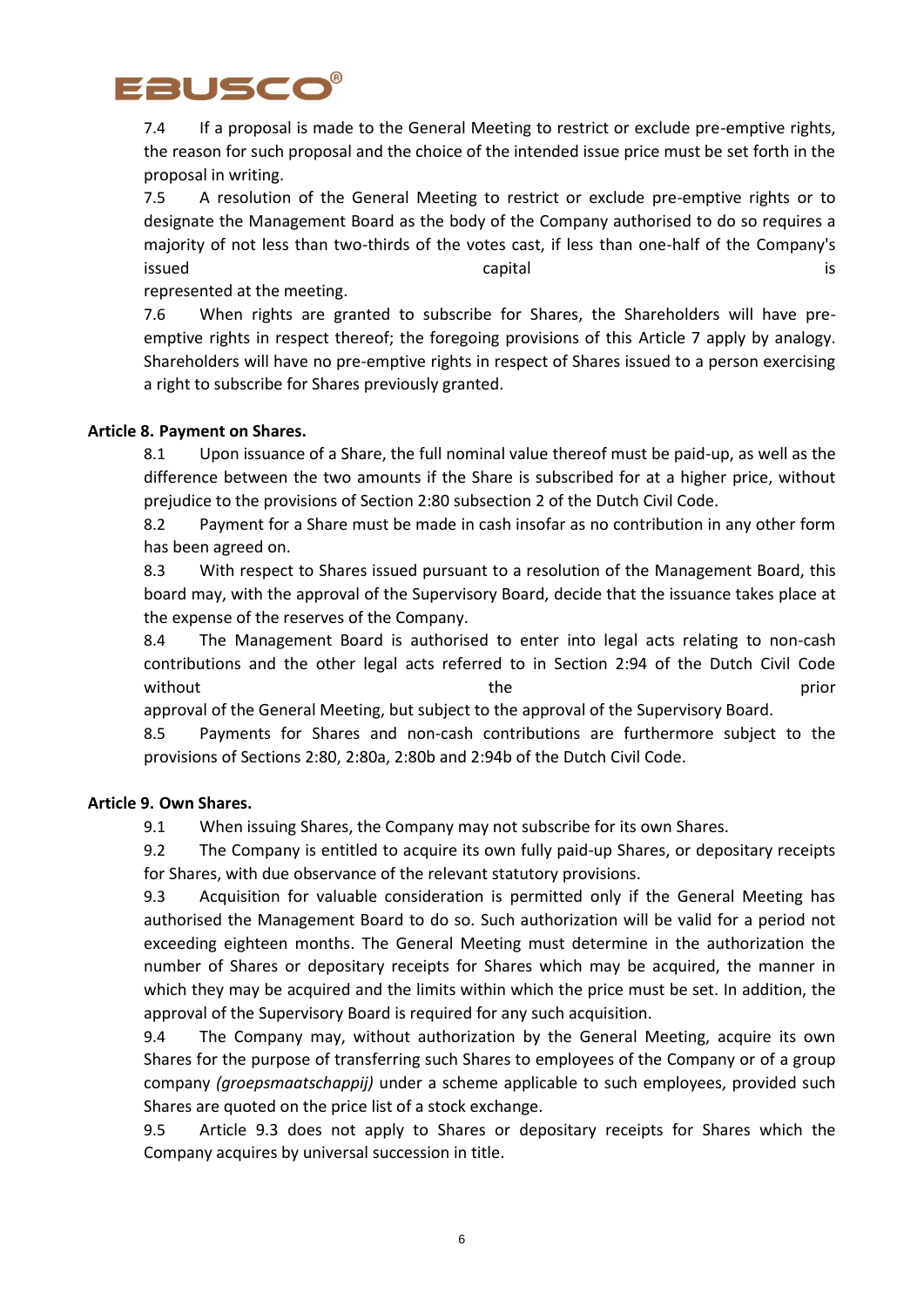

9.6 No voting rights may be exercised in the General Meeting with respect to any Share held by the Company or by a subsidiary *(dochtermaatschappij)*, or any Share for which the Company or a subsidiary *(dochtermaatschappij)* holds the depositary receipts. No payments will be made on Shares which the Company holds in its own share capital.

9.7 The Management Board is authorised to alienate Shares held by the Company or depositary receipts for Shares, but only subject to the approval of the Supervisory Board.

9.8 Own Shares and depositary receipts for Shares are furthermore subject to the provisions of Sections 2:89a, 2:95, 2:98, 2:98a, 2:98b, 2:98c, 2:98d and 2:118 of the Dutch Civil Code.

# **Article 10. Reduction of the Issued Capital.**

10.1 The General Meeting may, but only at the proposal of the Management Board which has been

approved by the Supervisory Board, resolve to reduce the Company's issued capital:

(a) by cancellation of Shares; or

(b) by reducing the nominal value of Shares by amendment of the Articles of Association.

The Shares in respect of which such resolution is passed must be designated therein and provisions for the implementation of such resolution must be made therein.

10.2 A resolution to cancel Shares can only relate to Shares held by the Company itself or of which it holds the depositary receipts.

10.3 Reduction of the nominal value of the Shares without repayment and without release from the state of the state of the state of the state of the state of the state of the state of the state of the state of the state of the state of the state of the state of the state of the state of the state of the state

obligation to pay up the Shares shall take place proportionately on all Shares. The requirement of proportion may be deviated from with the consent of all Shareholders concerned.

10.4 Partial repayment on Shares or release from the obligation to make payments will only be

possible for the purpose of execution of a resolution to reduce the nominal value of the Shares. Such repayment or release shall take place with regard to all Shares.

10.5 A reduction of the issued capital of the Company is furthermore subject to the provisions of

Sections 2:99 and 2:100 of the Dutch Civil Code.

#### **Article 11. Transfer of Shares.**

11.1 The transfer of rights a Shareholder holds with regard to Shares included in the Statutory Giro System must take place in accordance with the provisions of the Dutch Securities Giro Act.

11.2 The transfer of Shares not included in the Statutory Giro System requires an instrument intended for such purpose and, save when the Company itself is a party to such legal act, the written acknowledgement by the Company of the transfer. The acknowledgement must be made in the instrument or by a dated statement of acknowledgement on the instrument or on a copy or extract thereof and signed as a true copy by a civil law notary or the transferor. Official service of such instrument or such copy or extract on the Company is considered to have the same effect as an acknowledgement.

11.3 A transfer of Shares from the Statutory Giro System is subject to the restrictions of the Dutch Securities Giro Act.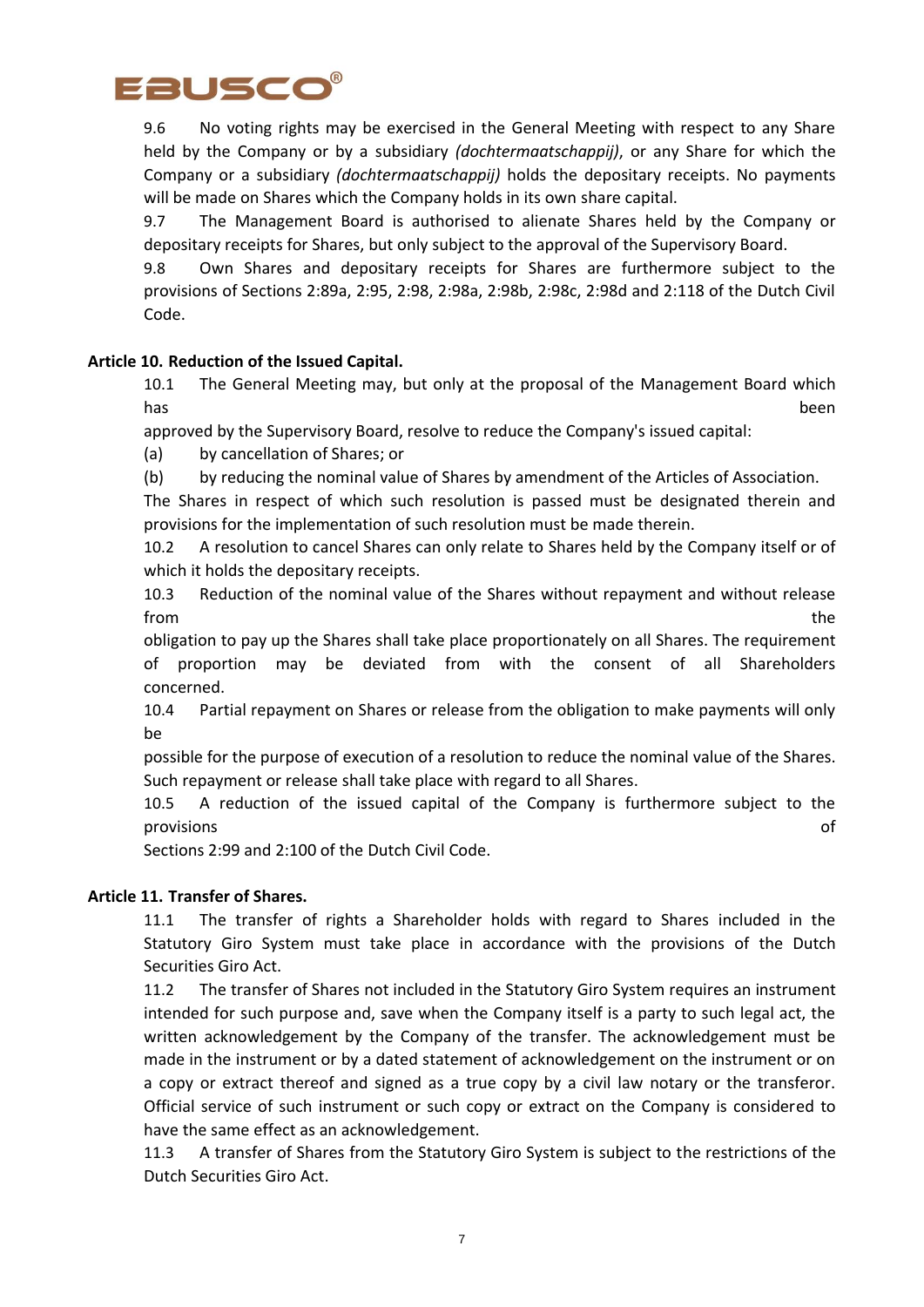

## **Article 12. Usufruct in Shares and Pledging of Shares; Depositary Receipts for Shares.**

12.1 The provisions of Articles 11.1 and 11.2 apply by analogy to the creation or transfer of a right of usufruct in Shares. Whether the voting rights attached to the Shares on which a right of usufruct is created, are vested in the Shareholder or the usufructuary, is determined in accordance with Section 2:88 of the Dutch Civil Code. Shareholders, with or without voting rights, and the usufructuary with voting rights hold Meeting Rights. A usufructuary without voting rights does not hold Meeting Rights.

12.2 The provisions of Articles 11.1 and 11.2 also apply by analogy to the pledging of Shares. Shares may also be pledged as an undisclosed pledge: in such case, Section 3:239 of the Dutch Civil Code applies (by analogy). No voting rights and/or Meeting Rights accrue to the pledgee of Shares.

12.3 Holders of depositary receipts for Shares are not entitled to Meeting Rights, unless the Company explicitly granted these rights by a resolution to that effect of the Management Board which is approved by the Supervisory Board.

#### **CHAPTER 4. THE MANAGEMENT BOARD.**

#### **Article 13. Management Board Members.**

13.1 The number of Management Board members will be determined by the Supervisory Board after consultation with the Management Board.

13.2 The Supervisory Board will appoint a chairman of the Management Board and, if deemed necessary, a vice-chairman, from among the Management Board members.

13.3 The Company must have a policy with respect to the remuneration of the Management Board members. This policy is determined and amended by the General Meeting by resolution adopted by an absolute majority of the votes cast; the Supervisory Board will make a proposal to that end. The remuneration policy will include at least the subjects described in Section 2:135a of the Dutch Civil Code to the extent they refer to the Management Board.

13.4 The Supervisory Board will establish the remuneration and further conditions of employment for each Management Board member with due observance of the aforementioned policy. With respect to Share and Share option schemes, the Supervisory Board will submit a proposal for approval to the General Meeting. This proposal must at least state the number of Shares or options that can be awarded to the Management Board as well as the criteria that apply to any award or change.

13.5 Management Board members are entitled to an indemnity from the Company and D&O insurance (as defined in Article 27.3), in accordance with the provisions of Article 27.

#### **Article 14. Appointment, Suspension and Removal of Management Board Members.**

14.1 Management Board members will be appointed by the General Meeting.

14.2 The Supervisory Board will nominate one or more candidates for each vacant seat and, if no Management Board members are in office, it will do so as soon as reasonably possible.

14.3 A resolution of the General Meeting to appoint a Management Board member other than in accordance with a nomination by the Supervisory Board, requires an absolute majority of the votes cast representing at least one-third of the Company's issued capital. If a proposal to appoint a person not nominated by the Supervisory Board is supported by an absolute majority of the votes cast, but this majority does not represent at least one-third of the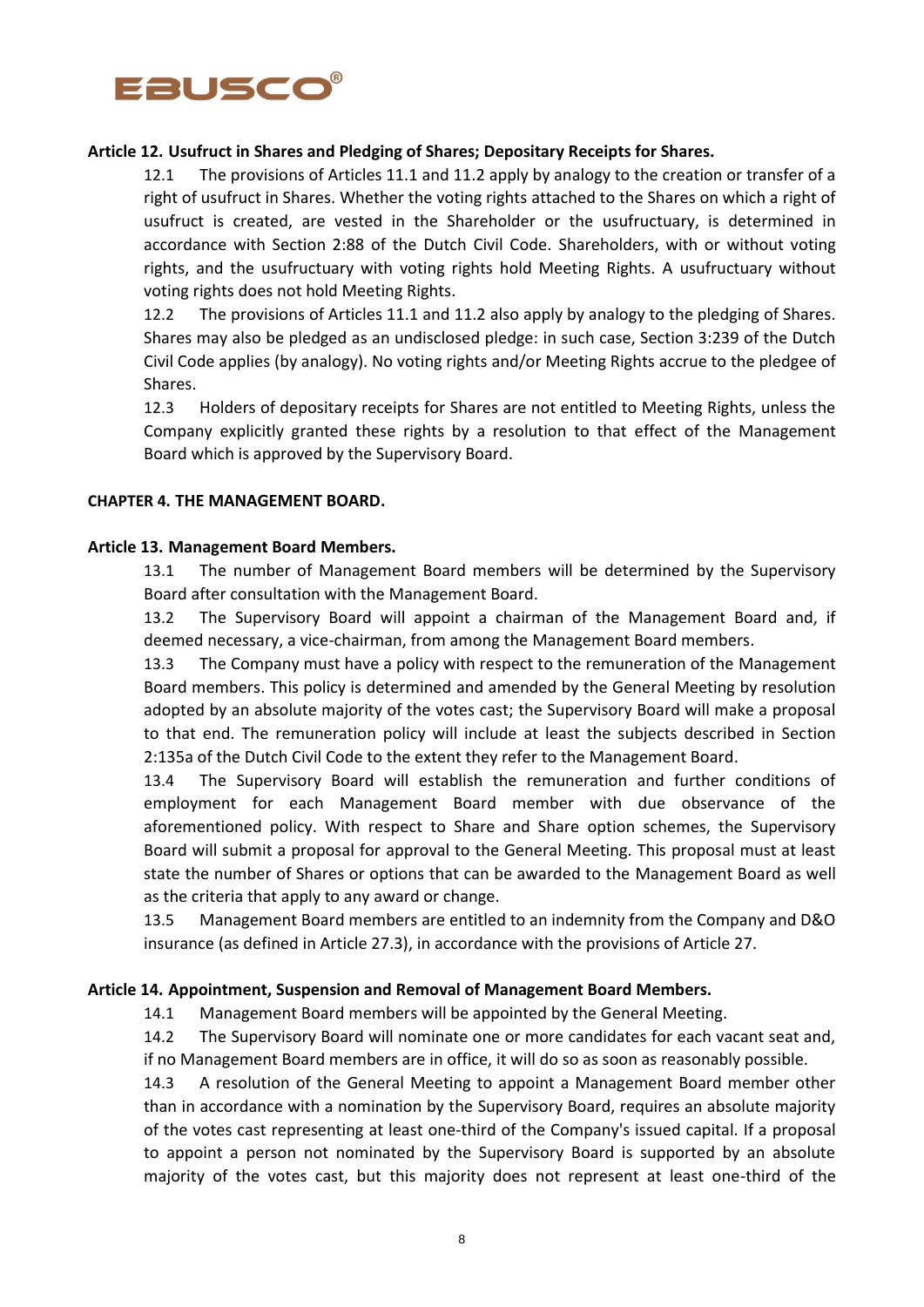

Company's issued capital, a new meeting can be convened in which the resolution can be adopted by an absolute majority of the votes cast, irrespective of the part of the Company's issued capital represented.

14.4 At a General Meeting of Shareholders, votes in respect of the appointment of a Management Board member can only be cast for candidates named in the agenda of the meeting or explanatory notes thereto. If none of the candidates nominated by the Supervisory Board is appointed, the Supervisory Board retains the right to make a new nomination at a next meeting.

14.5 A nomination or recommendation to appoint a Management Board member will state the candidate's age and the positions he holds or has held, insofar as these are relevant for the performance of the duties of a Management Board member. The nomination or recommendation must state the reasons on which they are based.

14.6 A Management Board member will retire not later than the day on which the annual General Meeting of Shareholders is held in the fourth calendar year after the calendar year in which such member was last appointed. A Management Board member who retires in accordance with the previous provision is immediately eligible for reappointment.

14.7 Each Management Board member may be suspended or removed by the General Meeting at any time. A resolution of the General Meeting to suspend or remove a Management Board member other than pursuant to a proposal by the Supervisory Board requires an absolute majority of the votes cast representing at least one-third of the Company's issued capital. If a resolution as referred to in the previous sentence is supported by an absolute majority of the votes cast, but this majority does not represent at least one-third of the Company's issued capital, a new meeting can be convened in which the resolution can be adopted by an absolute majority of the votes cast, irrespective of the part of the Company's issued capital represented. A Management Board member may also be suspended by the Supervisory Board. A suspension by the Supervisory Board may, at any time, be discontinued by the General Meeting.

14.8 Any suspension may be extended one or more times, but may not last longer than three months in aggregate. If, at the end of that period, no decision has been taken on termination of the suspension or on removal, the suspension will end.

# **Article 15. Duties, Decision-making Process and Allocation of Duties.**

15.1 The Management Board is entrusted with the management of the Company. In performing their duties, the Management Board members must act in accordance with the interests of the Company and its business.

15.2 The Management Board may establish rules regarding its decision-making process and working methods. In this context, the Management Board may also determine the duties for which each Management Board member is particularly responsible. The Supervisory Board may decide that such rules and allocation of duties be set forth in writing and that such rules and allocation of duties are subject to its approval.

15.3 Management Board resolutions at all times may be adopted in writing, provided the proposal concerned is submitted to all Management Board members entitled to vote and none of them objects to this manner of adopting resolutions. Adoption of resolutions in writing will be effected by written statements from all relevant Management Board members.

#### **Article 16. Representation.**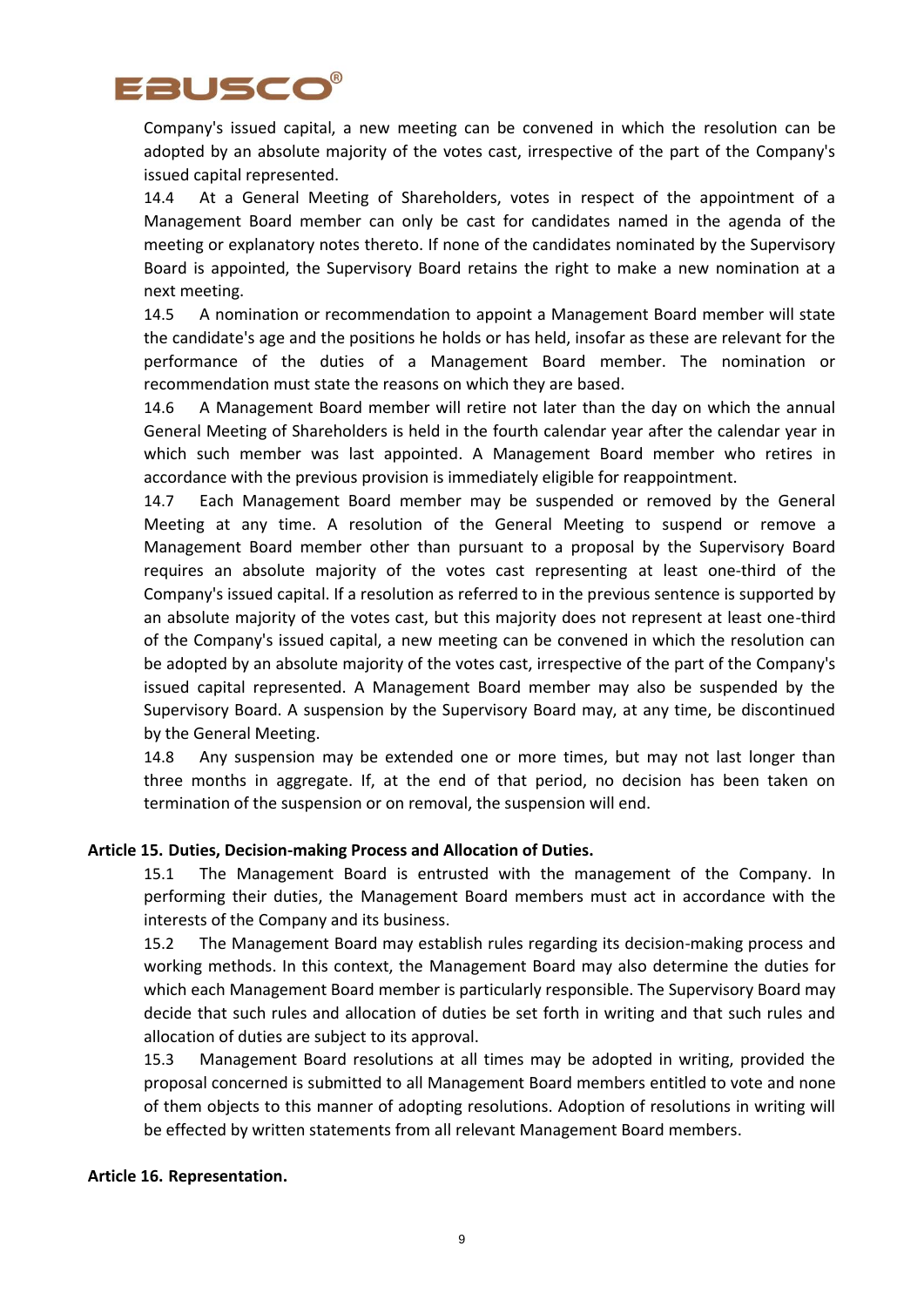

16.1 The Management Board is authorised to represent the Company. Each Management Board member individually is also authorised to represent the Company.

16.2 The Management Board may appoint officers with general or limited power to represent the Company. Each officer will be authorised to represent the Company, subject to the restrictions imposed on him. The Management Board shall determine each officer's title.

## **Article 17. Approval of Management Board Resolutions.**

17.1 The Management Board requires the approval of the General Meeting for resolutions entailing a significant change in the identity or character of the Company or its business, in any case

concerning:

- (a) the transfer of (nearly) the entire business of the Company to a third party;
- (b) entering into or terminating a long term cooperation between the Company or a subsidiary *(dochtermaatschappij)* and another legal entity or company or as a fully liable partner in a limited partnership or general partnership, if such cooperation or termination is of fundamental importance for the Company;
- (c) acquiring or disposing of a participation in the capital of a company if the value of such participation is at least one third of the sum of the assets of the Company according to its balance sheet and explanatory notes or, if the Company prepares a consolidated balance sheet, its consolidated balance sheet and explanatory notes according to the last adopted annual accounts of the Company, by the Company or a subsidiary *(dochtermaatschappij)*.

17.2 The Supervisory Board is entitled to require resolutions of the Management Board to be subject to its approval. Such resolutions must be clearly specified and notified to the Management Board in writing.

17.3 The absence of approval required pursuant to this Article 17 will not affect the authority of the Management Board or its members to represent the Company.

#### **Article 18. Conflicts of Interest.**

18.1 A Management Board member may not participate in deliberating or decision-making within the Management Board, if with respect to the matter concerned he or she has a direct or indirect personal interest that conflicts with the interests of the Company and the business connected with it. If, as a result hereof, the Management Board cannot make a decision, the Supervisory Board will resolve the matter.

18.2 The Management Board member who in connection with a (potential) conflict of interests does not exercise the duties and powers which would otherwise accrue on him or her as Management Board member will insofar be regarded as a Management Board member who is unable to perform his or her duties (*belet*).

18.3 In the event of a conflict of interests as referred to in Article 18.1, the provisions of Article 16.1 will continue to apply unimpaired. In addition, the Supervisory Board may, ad hoc or otherwise, appoint one or more persons to represent the Company in matters in which such (potential) conflict of interests exists.

#### **Article 19. Vacancy or Inability to Act.**

19.1 For each vacant seat on the Management Board, the Supervisory Board can determine that it will be temporarily occupied by a person (a stand-in) designated by the Supervisory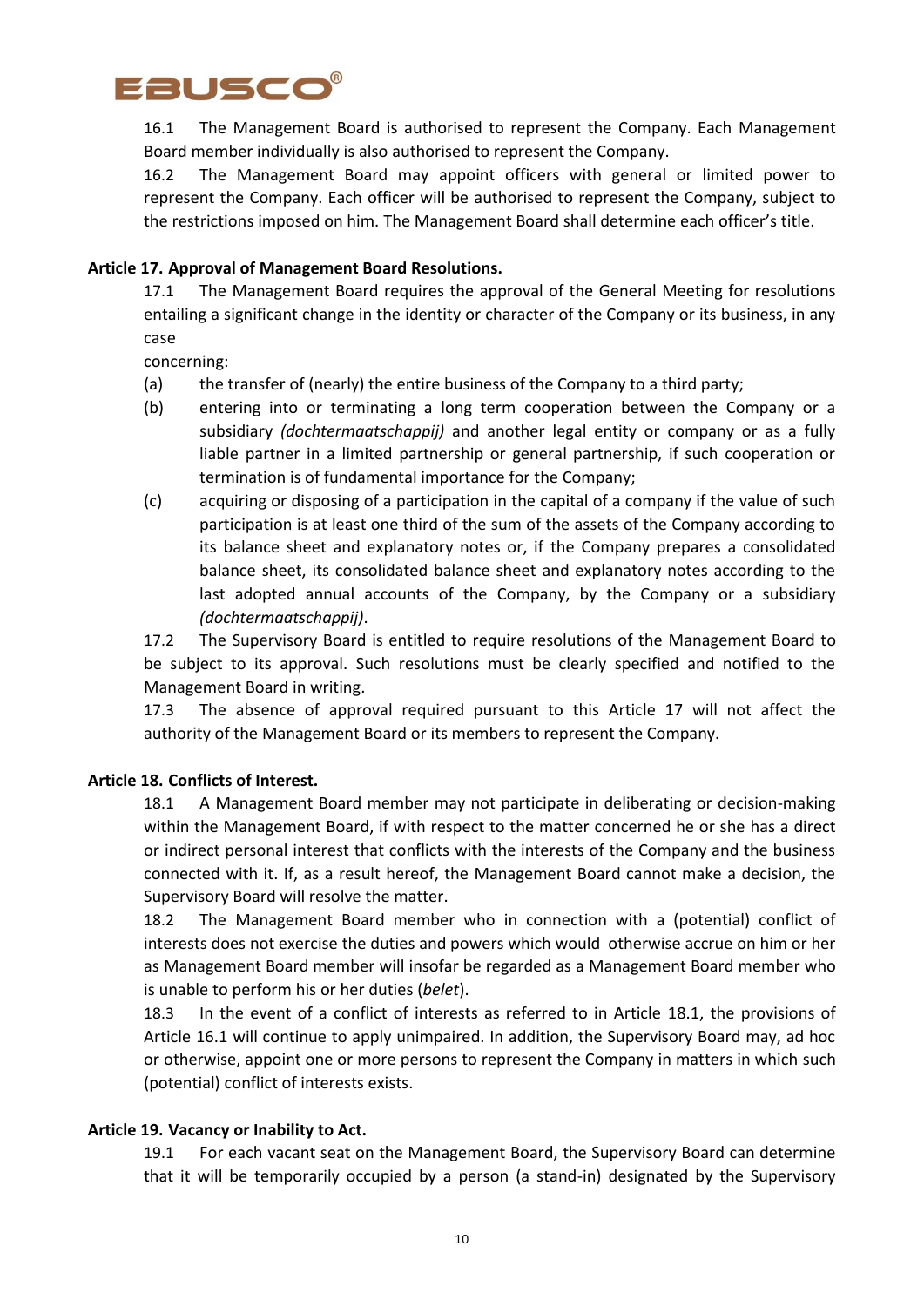

Board. Persons that can be designated as such include (without limitation) Supervisory Board members and former Management Board members (irrespective of the reason why they are no longer Management Board members).

19.2 If and as long as one or more seats on the Management Board are vacant, the management of the Company will be temporarily entrusted to the person or persons who (whether as a stand-in or not) do occupy a seat in the Management Board. If and as long as all seats are vacant and no seat is temporarily occupied, the Supervisory Board will be temporarily entrusted with the management of the Company.

19.3 When determining to which extent Management Board members are present or represented, consent to a manner of adopting resolutions, or vote, stand-ins will be counted-in and no account will be taken of vacant seats for which no stand-in has been designated.

19.4 For the purpose of this Article 19, the seat of a Management Board member who is unable to perform his duties (*belet*) will be treated as a vacant seat.

## **CHAPTER 5. THE SUPERVISORY BOARD.**

## **Article 20. Supervisory Board Members.**

20.1 The Company will have a Supervisory Board.

20.2 The number of Supervisory Board members will be determined by the Supervisory Board and will be at least three natural persons. If the number of Supervisory Board members in office is less than three, the Supervisory Board will take measures forthwith to increase the number of members, with due observance of the provisions of Article 21.

20.3 The Company shall have a policy with respect to the remuneration of the Supervisory Board members. This policy is determined and amended by the General Meeting by resolution adopted by an absolute majority of the votes cast; the Supervisory Board will make a proposal to that end. The remuneration policy will include at least the subjects described in Section 2:135a of the Dutch Civil Code, to the extent these subjects concern the Supervisory Board. The remuneration of each Supervisory Board member will be fixed by adoption of the policy or by a separate resolution of the General Meeting and will not be made dependent on the profit of the Company. The Supervisory Board members are entitled to an indemnity from the Company and D&O insurance, in accordance with the provisions of Article 27.

#### **Article 21. Appointment, Suspension and Removal of Supervisory Board Members.**

21.1 Supervisory Board members will be appointed by the General Meeting.

21.2 The Supervisory Board will nominate one or more candidates for each vacant seat.

21.3 The Supervisory Board must prepare a profile for its size and composition, taking account of the nature of the business, its activities and the desired expertise and background of the Supervisory Board members. The profile will be made generally available and will be posted on the Company's website.

21.4 A resolution of the General Meeting to appoint a Supervisory Board member other than in accordance with a nomination by the Supervisory Board requires a majority of the votes cast representing at least one-third of the Company's issued capital. If a proposal to appoint a person not nominated by the Supervisory Board is supported by an absolute majority of the votes cast, but this majority does not represent at least one-third of the Company's issued capital, a new meeting can be convened in which the resolution can be adopted by an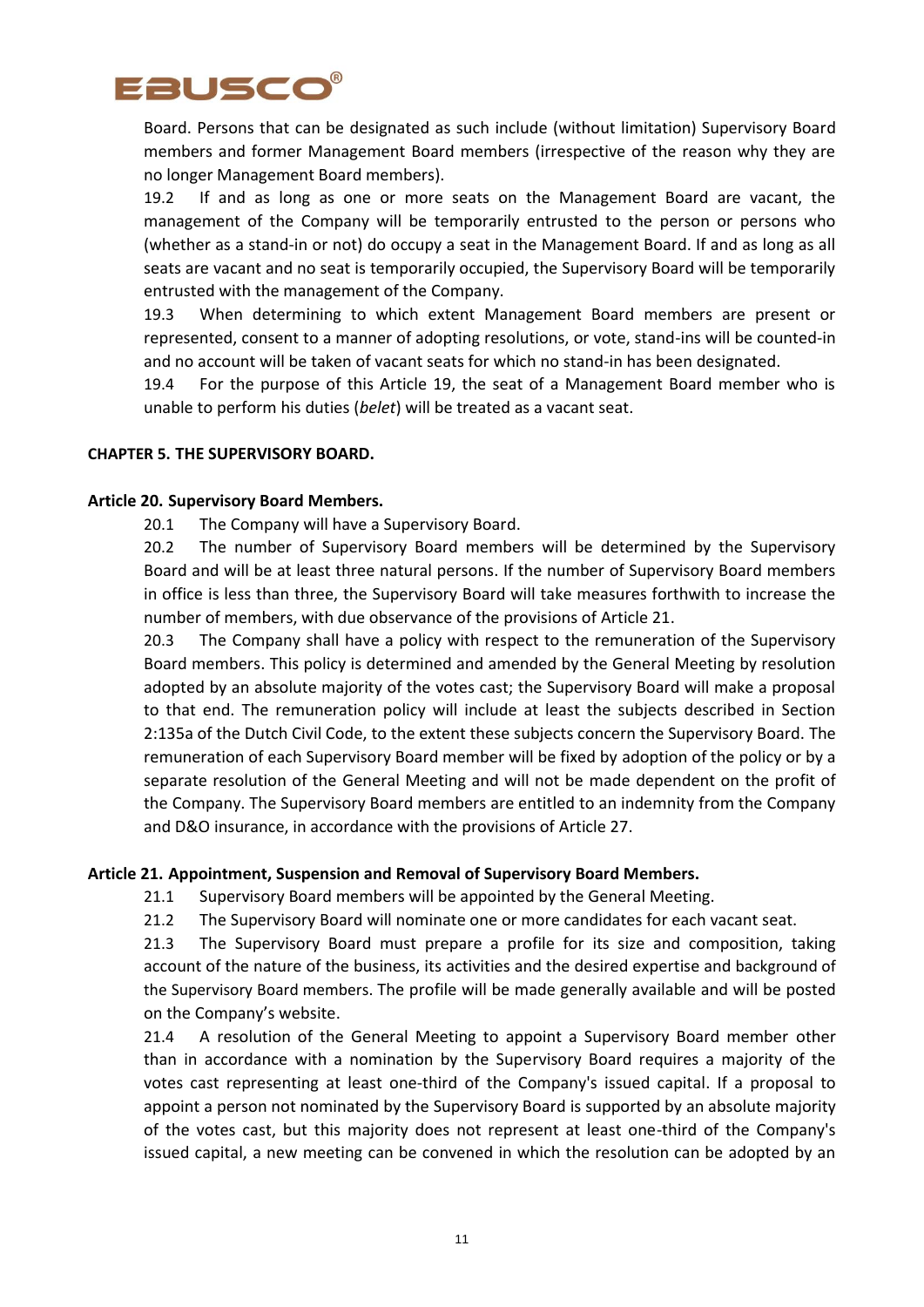

absolute majority of the votes cast, irrespective of the part of the Company's issued capital represented.

21.5 At a General Meeting of Shareholders, votes in respect of the appointment of a Supervisory Board member can only be cast for candidates named in the agenda of the meeting or the explanatory notes thereto. If none of the candidates nominated by the Supervisory Board is appointed, the Supervisory Board retains the right to make a new nomination to be voted upon at a next meeting.

21.6 A nomination or recommendation to appoint a Supervisory Board member will state the candidate's age, his or her profession, the number of shares he or she holds in the capital of the Company and the positions he or she holds or has held, insofar as these are relevant for the performance of the duties of a Supervisory Board member. Furthermore, the names of the legal entities of which he or she is also a member of their supervisory boards must be indicated; if those include legal entities which belong to the same group, a reference to that group will be sufficient. The nomination or recommendation must state the reasons on which it is based.

21.7 The Supervisory Board members will retire periodically in accordance with a rotation plan to be drawn up by the Supervisory Board. However, a Supervisory Board member will retire not later than the day on which the annual General Meeting of Shareholders is held in the fourth calendar year after the calendar year in which such member was last appointed. A Supervisory Board member who retires in accordance with the previous provisions is immediately eligible for reappointment.

21.8 Each Supervisory Board member may be suspended or removed by the General Meeting at any time. A resolution of the General Meeting to suspend or remove a Supervisory Board member other than pursuant to a proposal by the Supervisory Board requires an absolute majority representing at least one-third of the Company's issued capital. If a resolution as referred to in the previous sentence is supported by an absolute majority of the votes cast, but this majority does not represent at least one-third of the Company's issued capital, a new meeting can be convened in which the resolution can be adopted by an absolute majority of the votes cast, irrespective of the part of the Company's issued capital represented. 21.9 Any suspension may be extended one or more times, but may not last longer than three months in the aggregate. If, at the end of that period, no decision has been taken on

#### **Article 22. Duties and Powers.**

22.1 It is the duty of the Supervisory Board to supervise the management of the Management Board and the general course of affairs of the Company and the business connected with it. The Supervisory Board will assist the Management Board by giving advice. In performing their duties, the Supervisory Board members must act in accordance with the interests of the Company and its business.

termination of the suspension or on removal, the suspension ends.

22.2 The Management Board will timely provide the Supervisory Board with the information necessary for the performance of the latter's duties.

22.3 At least once a year the Management Board must provide the Supervisory Board with a written outline of the strategic policy, the general and financial risks and the Company's management and control system.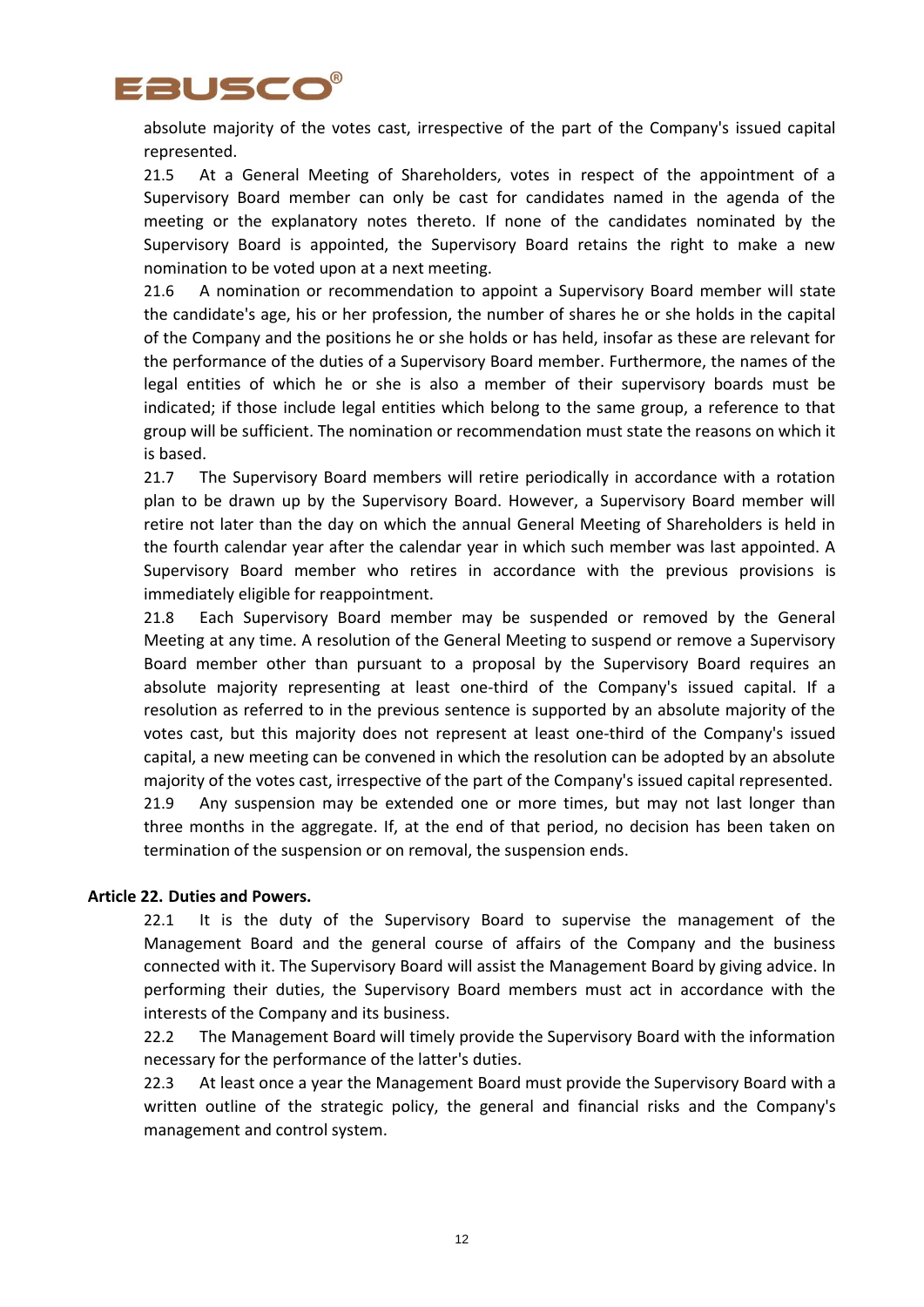

22.4 In the performance of its duties, the Supervisory Board may call upon the assistance of one or more experts to be appointed by it for a fee to be agreed upon with the Supervisory Board, which fee shall be chargeable to the Company.

22.5 The Supervisory Board may determine that one or more Supervisory Board members and/or experts have access to the offices and business premises of the Company and that these persons are authorised to inspect the books and records of the Company.

22.6 The Supervisory Board may establish rules regarding its decision-making process and its working methods, in addition to the relevant provisions of these Articles of Association.

## **Article 23. Chairman, Vice-Chairman and Secretary.**

23.1 The Supervisory Board will elect a chairman and a vice-chairman from among its members.

23.2 If the chairman and the vice-chairman are absent or prevented from attending a meeting, one of the other Supervisory Board members, to be designated by the Supervisory Board, will act as chairman.

23.3 The Supervisory Board will also appoint a secretary of the Supervisory Board, whether or not from among its members, and will make arrangements to regulate his or her replacement.

#### **Article 24. Meetings; Decision-making Process.**

24.1 The Supervisory Board will meet whenever its chairman or at least two of its members deem it desirable. The chairman or his or her substitute will preside over the meeting and minutes will be kept of the proceedings. The Management Board members will attend the meetings unless the Supervisory Board expresses its wish to meet separately.

24.2 At the meeting of the Supervisory Board, resolutions must be adopted by an absolute majority of the votes cast at the meeting.

24.3 At a meeting, the Supervisory Board may only pass valid resolutions if at least half of the Supervisory Board members then in office are present or represented.

24.4 In the event of a tie in voting the chairman will have a deciding vote, but only if more than two Supervisory Board members are present or represented.

24.5 A Supervisory Board member may not participate in deliberating or decision-making within the Supervisory Board, if with respect to the matter concerned he or she has a direct or indirect personal interests that conflicts with the interests of the Company and the business connected with it. Article 18.2 applies by analogy.

24.6 The Supervisory Board may adopt a resolution by written consent without a meeting, provided that the proposed resolution has been submitted to all Supervisory Board members entitled to vote, none of them opposes this manner of adopting a resolution and the majority of such members have voted in favour of the proposed resolution.

24.7 At the first meeting of the Supervisory Board, held after the members adopted a resolution without a meeting set forth in Article 24.6, the chairman of that meeting will communicate the result of the voting.

24.8 A resolution of the Supervisory Board can be evidenced by a document setting forth such resolution and signed by the chairman or, if the chairman is absent or prevented from attending the meeting or if there is no chairman, by one of the other Supervisory Board members.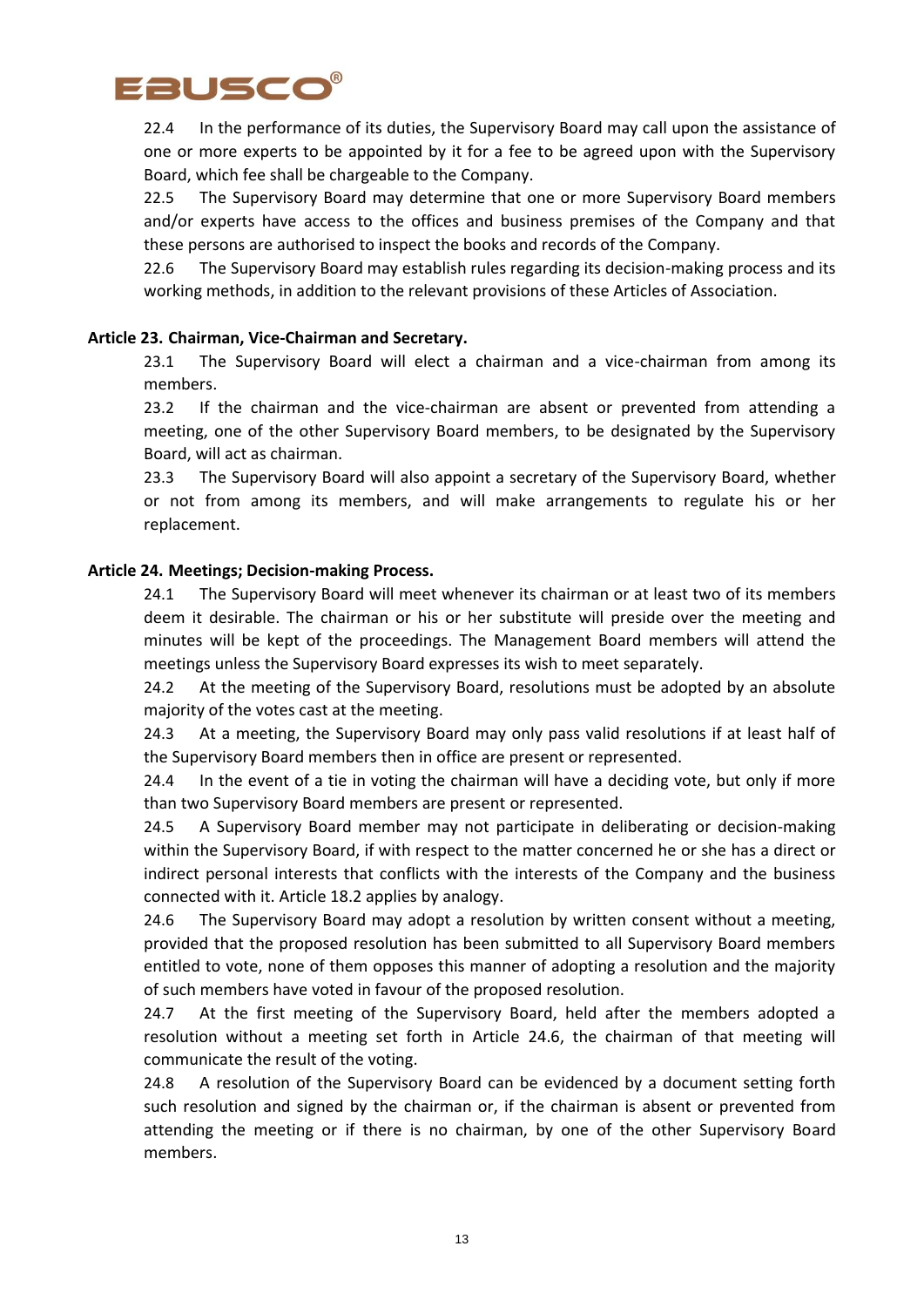

## **Article 25. Committees.**

25.1 The Supervisory Board may, without prejudice to its responsibilities, establish one or more committees, which will have the responsibilities specified by the Supervisory Board.

25.2 The composition of any such committee will be determined by the Supervisory Board from among its members.

25.3 The General Meeting of Shareholders may grant additional compensation to the members of the committee(s) for their service on the committee(s).

## **Article 26. Vacancy or Inability to Act.**

26.1 For each vacant seat on the Supervisory Board, the Supervisory Board can determine that it will be temporarily occupied by a person (a stand-in) designated by the Supervisory Board. Persons that can be designated as such include (without limitation) former Supervisory Board members (irrespective of the reason why they are no longer Supervisory Board members).

26.2 If and as long as all seats on the Supervisory Board are vacant and no seat is temporarily occupied, the Management Board will decide to what extent and in which manner the duties and authorities of the Supervisory Board will temporarily be taken care of.

26.3 The provisions of Articles 19.2 first sentence, 19.3 and 19.4 apply by analogy.

## **Article 27. Indemnity and Insurance.**

27.1 To the extent permissible by law, the Company will indemnify and hold harmless each member of the Management Board and of the Supervisory Board, both former members and members currently in office (each of them, for the purpose of this Article 27 only, an **Indemnified Person**), against any and all liabilities, claims, judgments, fines and penalties (**Claims**) incurred by the Indemnified Person as a result of any expected, pending or completed action, investigation or other proceeding, whether civil, criminal or administrative (each, a **Legal Action**), of or initiated by any party other than the Company itself or a group company *(groepsmaatschappij)* thereof, in relation to any acts or omissions in or related to his or her capacity as an Indemnified Person. Claims will include derivative actions of or initiated by the Company or a group company *(groepsmaatschappij)* thereof against the Indemnified Person and (recourse) claims by the Company itself or a group company *(groepsmaatschappij)* thereof for payments of claims by third parties if the Indemnified Person will be held personally liable therefor.

27.2 The Indemnified Person will not be indemnified with respect to Claims in so far as they relate to the gaining in fact of personal profits, advantages or remuneration to which he or she was not legally entitled, or if the Indemnified Person has been adjudged to be liable for wilful misconduct *(opzet)* or intentional recklessness *(bewuste roekeloosheid)*.

27.3 The Company will provide for and bear the cost of adequate insurance covering Claims against sitting and former Management Board members and sitting and former Supervisory Board members (**D&O insurance**), unless such insurance cannot be obtained at reasonable terms.

27.4 Any expenses (including reasonable attorneys' fees and litigation costs) (collectively, **Expenses**) incurred by the Indemnified Person in connection with any Legal Action will be settled or reimbursed by the Company, but only upon receipt of a written undertaking by that Indemnified Person that he or she will repay such Expenses if a competent court in an irrevocable judgment has determined that he or she is not entitled to be indemnified. Expenses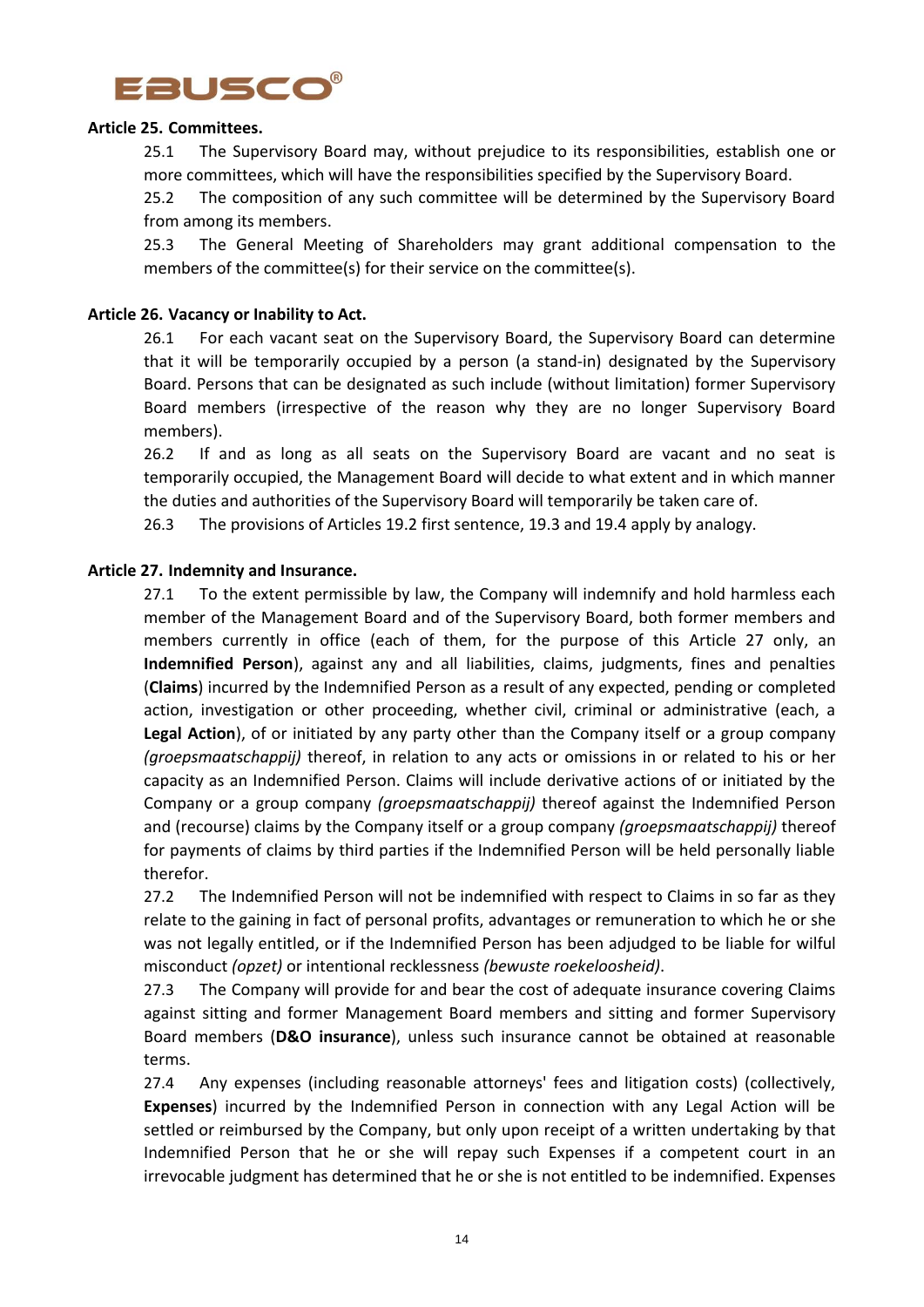

will be deemed to include any tax liability which the Indemnified Person may be subject to as a result of his indemnification.

27.5 Also in case of a Legal Action against the Indemnified Person by the Company itself or its group companies *(groepsmaatschappijen)*, the Company will settle or reimburse to the Indemnified Person his reasonable attorneys' fees and litigation costs, but only upon receipt of a written undertaking by that Indemnified Person that he or she will repay such fees and costs if a competent court in an irrevocable judgment has resolved the Legal Action in favour of the Company or the relevant group company *(groepsmaatschappij)* rather than the Indemnified Person.

27.6 The Indemnified Person may not admit any personal financial liability vis-à-vis third parties, nor enter into any settlement agreement, without the Company's prior written authorisation. The Company and the Indemnified Person will use all reasonable endeavours to cooperate with a view to agreeing on the defence of any Claims, but in the event that the Company and the Indemnified Person fail to reach such agreement, the Indemnified Person will comply with all directions given by the Company in its sole discretion, in order to be entitled to the indemnity contemplated by this Article 27.

27.7 The indemnity contemplated by this Article 27 does not apply to the extent Claims and Expenses are reimbursed by insurers.

27.8 This Article 27 can be amended without the consent of the Indemnified Persons as such. However, the provisions set forth herein nevertheless continues to apply to Claims and/or Expenses incurred in relation to the acts or omissions by the Indemnified Person during the periods in which this clause was in effect.

# **CHAPTER 6. ANNUAL ACCOUNTS; PROFITS AND DISTRIBUTIONS.**

#### **Article 28. Financial Year and Annual Accounts.**

28.1 The Company's financial year is the calendar year.

28.2 Annually, not later than four months after the end of the financial year, the Management Board must prepare annual accounts and deposit the same for inspection by the Shareholders and other persons holding Meeting Rights at the Company's office. Within the same period, the Management Board must also deposit the report of the Management Board for inspection by the Shareholders and other persons holding Meeting Rights.

28.3 The annual accounts must be signed by the Management Board members and the Supervisory Board members. If the signature of one or more of them is missing, this will be stated and reasons for this omission will be given.

28.4 Annually, the Supervisory Board must prepare a report, which will be enclosed with the annual accounts and the report of the Management Board.

28.5 The Company must ensure that the annual accounts, the report of the Management Board, the report of the Supervisory Board and the information to be added by virtue of the law are kept at its office as of the day on which notice of the annual General Meeting of Shareholders is given. Shareholders and other persons holding Meeting Rights may inspect the documents at that place and obtain a copy free of charge.

28.6 The annual accounts, the report of the Management Board and the information to be added by virtue of the law are furthermore subject to the provisions of Book 2, Title 9, of the Dutch Civil Code.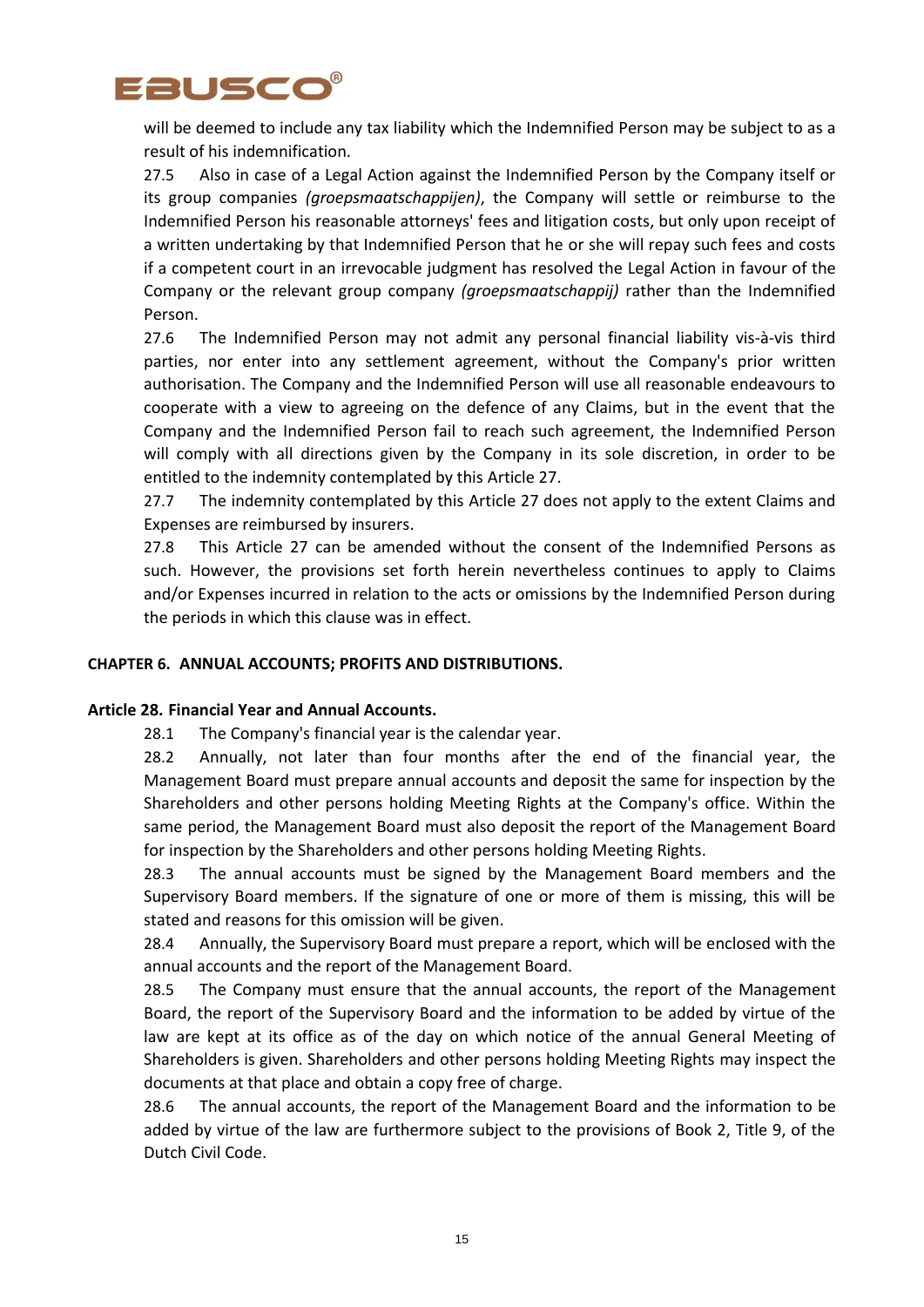

28.7 The language of the annual accounts and the report of the Management Board will be English.

# **Article 29. External Auditor.**

29.1 The General Meeting of Shareholders will commission an organization in which certified public accountants cooperate, as referred to in Section 2:393 subsection 1 of the Dutch Civil Code (an **External Auditor**) to examine the annual accounts drawn up by the Management Board in accordance with the provisions of Section 2:393 subsection 3 of the Dutch Civil Code.

29.2 The External Auditor is entitled to inspect all of the Company's books and documents and is prohibited from divulging anything shown or communicated to it regarding the Company's affairs except insofar as required to fulfil its mandate. Its fee is chargeable to the Company.

29.3 The External Auditor will present a report on its examination to the Supervisory Board and to the Management Board. In this it will address at a minimum its findings concerning the reliability and continuity of the automated data processing system.

29.4 The External Auditor will report on the results of its examination, in an auditor's statement, regarding the accuracy of the annual accounts.

29.5 The annual accounts cannot be adopted if the General Meeting has not been able to review the auditor's statement from the External Auditor, which statement must have been added to the annual accounts, unless the information to be added to the annual accounts states a legal reason why the statement has not been provided.

#### **Article 30. Adoption of the Annual Accounts and Release from Liability.**

30.1 The annual accounts will be submitted to the General Meeting for adoption.

30.2 At the General Meeting of Shareholders at which it is resolved to adopt the annual accounts, it will be separately proposed that the Management Board members and the Supervisory Board members be released from liability for their respective duties, insofar as the exercise of such duties is reflected in the annual accounts or otherwise disclosed to the General Meeting prior to the adoption of the annual accounts.

#### **Article 31. Profits and Distributions.**

31.1 The Management Board, with the approval of the Supervisory Board, may decide that the profits realised during a financial year are fully or partially appropriated to increase and/or form reserves.

31.2 The profits remaining after application of Article 31.1 shall be put at the disposal of the General Meeting. The Management Board, with the approval of the Supervisory Board, shall make a proposal for that purpose. A proposal to pay a dividend shall be dealt with as a separate agenda item at the General Meeting of Shareholders.

31.3 Distributions from the Company's distributable reserves are made pursuant to a resolution of the Management Board, with the approval of the Supervisory Board.

31.4 Provided it appears from an interim statement of assets signed by the Management Board that the requirement mentioned in Article 31.7 concerning the position of the Company's assets has been fulfilled, the Management Board may, with the approval of the Supervisory Board, make one or more interim distributions to the holders of Shares.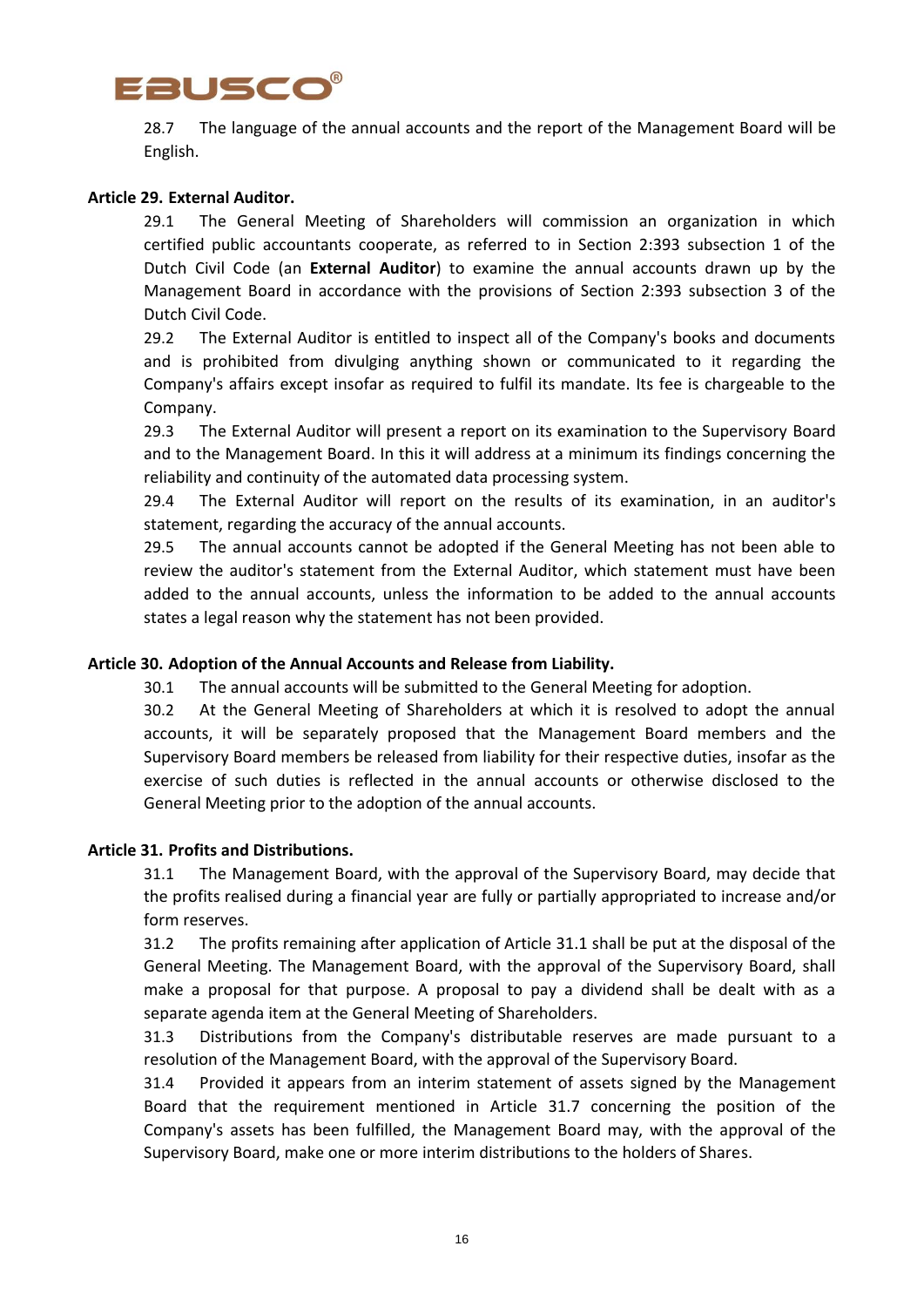

31.5 The Management Board may, with the approval of the Supervisory Board, decide that a distribution on Shares shall not take place as a cash payment but as a payment in Shares, or decide that holders of Shares shall have the option to receive a distribution as a cash payment and/or as a payment in Shares, out of the profit and/or at the expense of reserves, provided that the Management Board is designated by the General Meeting pursuant to Article 6.2. With the approval of the Supervisory Board, the Management Board shall determine the conditions applicable to the aforementioned choices.

31.6 The Company's policy on reserves and dividends shall be determined and can be amended by the Management Board, subject to the approval of the Supervisory Board. The adoption and thereafter each amendment of the policy on reserves and dividends shall be discussed and accounted for at the General Meeting of Shareholders under a separate agenda item.

31.7 Distributions may be made only insofar as the Company's equity exceeds the amount of the paid in and called up part of the issued capital, increased by the reserves which must be kept by virtue of the law or these Articles of Association.

# **Article 32. Payment of and Entitlement to Distributions.**

32.1 Dividends and other distributions will be made payable pursuant to a resolution of the Management Board within four weeks after adoption, unless the Management Board sets another date for payment.

32.2 A claim of a Shareholder for payment of a distribution shall be barred after five years have elapsed after the day of payment.

32.3 For all dividends and other distributions in respect of Shares included in the Statutory Giro System the Company will be discharged from all obligations towards the relevant Shareholders by placing those dividends or other distributions at the disposal of, or in accordance with the regulations of, Euroclear Netherlands.

#### **CHAPTER 7. THE GENERAL MEETING.**

# **Article 33. Annual and Extraordinary General Meetings.**

33.1 Each year, though not later than in the month of June, a General Meeting of Shareholders will be held.

- 33.2 The agenda of such meeting will include the following subjects:
- (a) discussion of the report of the Management Board;
- (b) discussion and approval of the remuneration report;
- (c) discussion and adoption of the annual accounts;
- (d) dividend proposal (if applicable);
- (e) appointment of an External Auditor;
- (f) other subjects presented for discussion by the Supervisory Board or the Management Board and announced with due observance of the provisions of these Articles of Association, as for instance (i) release of the Management Board members and Supervisory Board members from liability; (ii) discussion of the policy on reserves and dividends; (iii) designation of a body of the Company authorised to issue Shares and to limit or exclude pre-emptive rights; and/or (iv) authorisation of the Management Board to make the Company acquire own Shares or depositary receipts for Shares.
- 33.3 Other General Meetings of Shareholders will be held whenever the Supervisory Board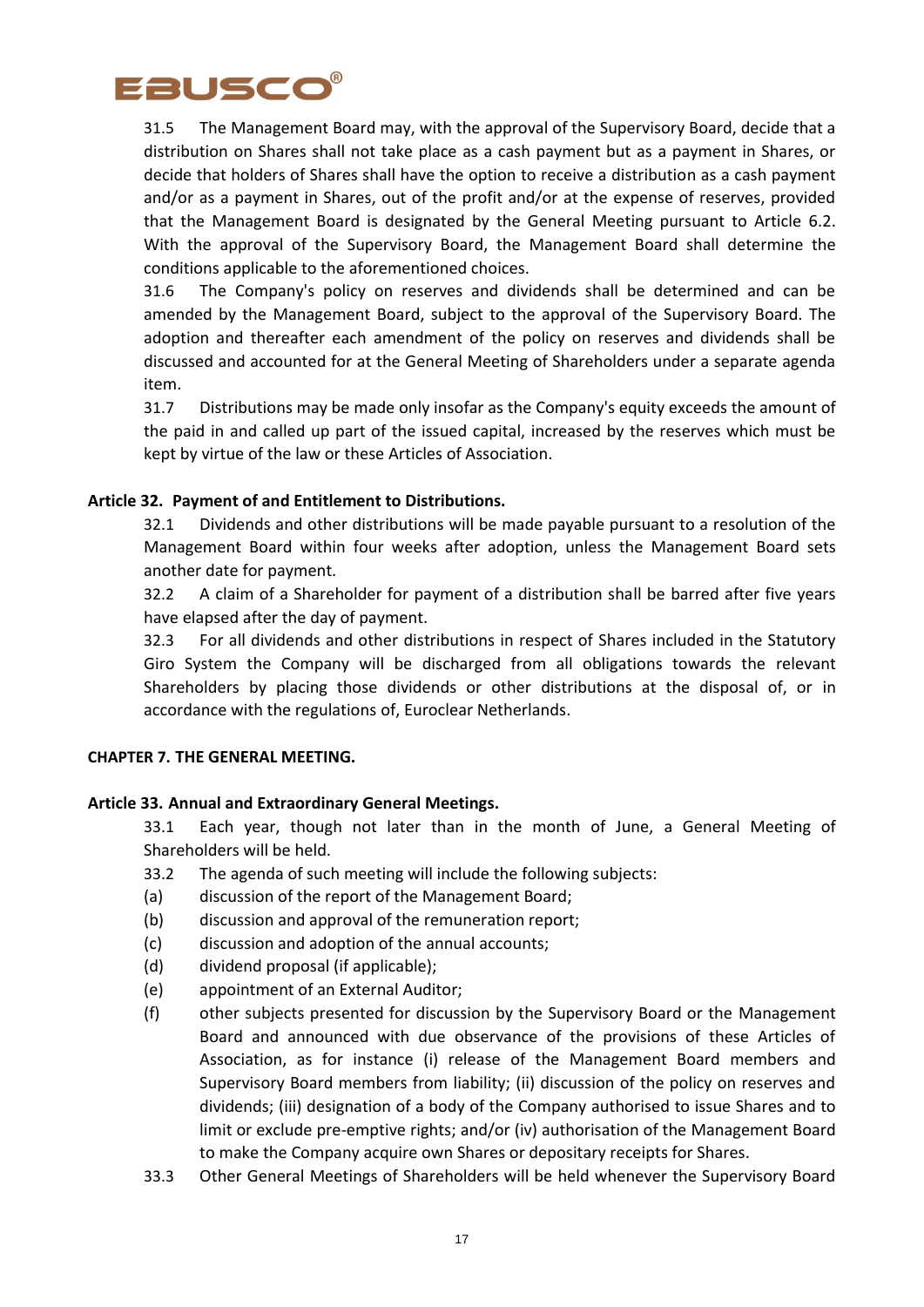

or the Management Board deems such to be necessary, without prejudice to the provisions of Sections 2:108a, 2:110, 2:111 and 2:112 of the Dutch Civil Code.

## **Article 34. Notice and Agenda of Meetings.**

34.1 Notice of General Meetings of Shareholders will be given by the Supervisory Board or the Management Board.

34.2 Notice of the meeting must be given with due observance of the statutory notice period.

- 34.3 The notice of the meeting will state:
- (a) the subjects to be dealt with;
- (b) venue and time of the meeting;
- (c) the requirements for admittance to the meeting as described in Articles 38.2, and 38.3, as well as the information referred to in Article 39.3 (if applicable); and
- (d) the address of the Company's website,

and such other information as may be required by law.

34.4 Further communications which must be made to the General Meeting pursuant to the law or these Articles of Association can be made by including such communications either in the notice, or in a document which is deposited at the Company's office for inspection, provided a reference thereto is made in the notice itself.

34.5 Shareholders and/or other persons holding Meeting Rights, who, alone or jointly, meet the requirements set forth in Section 2:114a subsection 1 of the Dutch Civil Code will have the right to request the Management Board or the Supervisory Board to place items on the agenda of the General Meeting of Shareholders, provided the reasons for the request must be stated therein and the request must be received by the chairman of the Management Board or the chairman of the Supervisory Board in writing at least sixty (60) days before the date of the General Meeting of Shareholders.

34.6 The notice will be given in the manner stated in Article 41.

#### **Article 35. Venue of Meetings.**

35.1 General Meetings of Shareholders can be held in Deurne, Eindhoven, ´s-Hertogenbosch, Utrecht, Amsterdam or Haarlemmermeer (including Schiphol Airport), at the choice of those who call the meeting.

35.2 In deviation of the provisions of Article 35.1 and to the extent permitted by law, the Management Board may determine that the General Meeting of Shareholders will only be accessible electronically with due observance of the applicable legal provisions. The provisions of Articles 38.4 and 38.5 apply to the use of an electronic means of communication.

#### **Article 36. Chairman of the Meeting.**

36.1 The General Meetings of Shareholders will be presided over by the chairman of the Supervisory Board or his or her replacement. However, the Supervisory Board may also appoint another chairman to preside over the meeting. The chairman of the meeting will have all powers necessary to ensure the proper and orderly functioning of the General Meeting of Shareholders.

36.2 If the chairmanship of the meeting is not provided for in accordance with Article 36.1, the meeting will itself elect a chairman, provided that so long as such election has not taken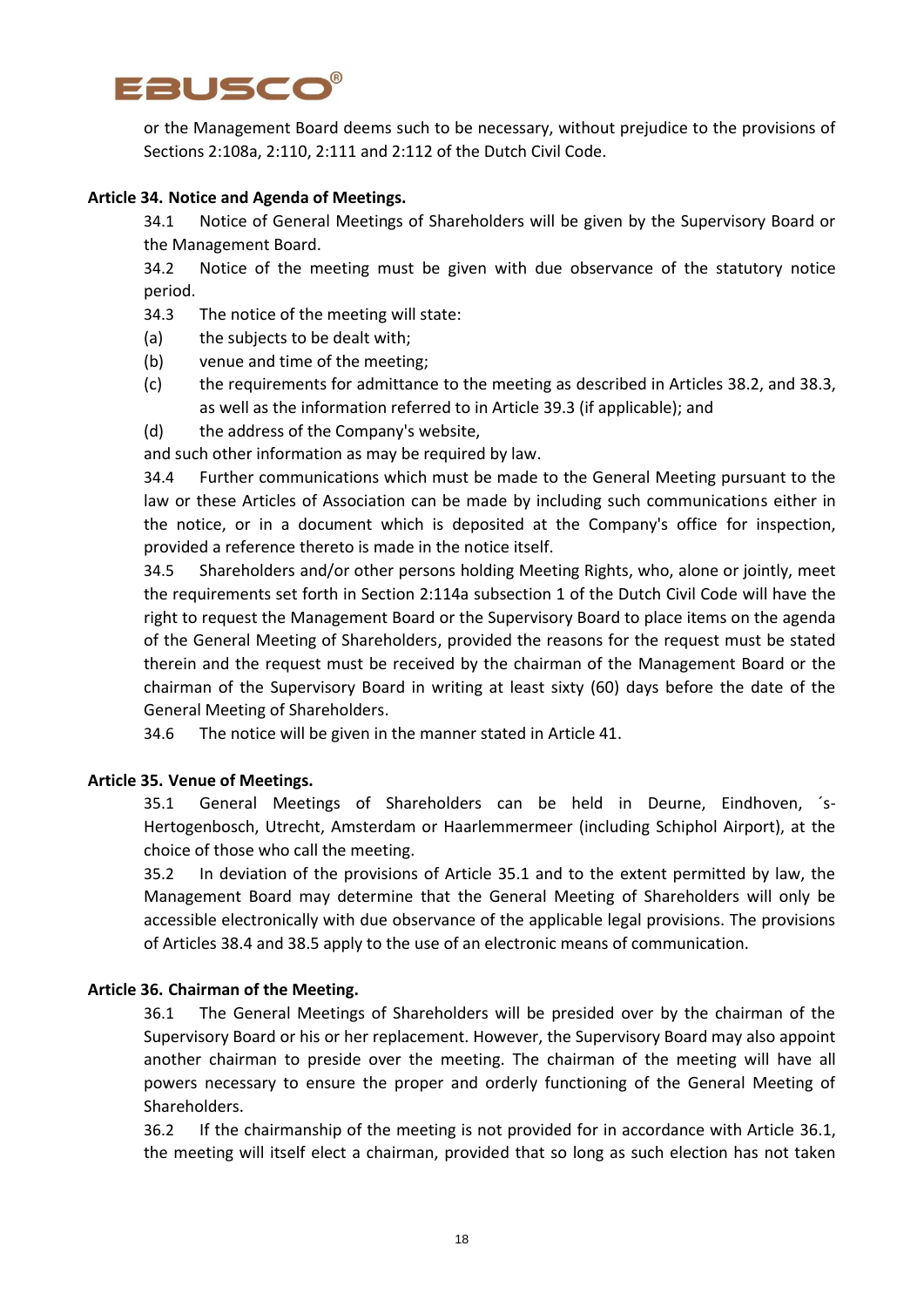

place, the chairmanship will be held by a Management Board member designated for that purpose by the Management Board members present at the meeting.

#### **Article 37. Minutes.**

37.1 Minutes will be kept of the proceedings at the General Meeting of Shareholders by, or under supervision of, the Company secretary, which will be adopted by the chairman and the Company secretary and will be signed by them as evidence thereof.

37.2 However, the chairman may determine that notarial minutes will be prepared of the proceedings of the meeting. In that case the co-signature of the chairman will be sufficient.

#### **Article 38. Rights at Meetings and Admittance.**

38.1 Each Shareholder and each other person holding Meeting Rights is authorised to attend, to speak at, and to the extent applicable, to exercise his or her voting rights in the General Meeting of Shareholders. They may be represented by a proxy holder authorised in writing.

38.2 For each General Meeting of Shareholders a statutory record date will be applied, in order to determine in which persons voting rights and Meeting Rights are vested. The record date and the manner in which persons holding Meeting Rights can register and exercise their rights will be set out in the notice convening the meeting.

38.3 A person holding Meeting Rights or his or her proxy will only be admitted to the meeting if he or her has notified the Company of his or her intention to attend the meeting in writing at the address and by the date specified in the notice of meeting. The proxy is also required to produce written evidence of his or her mandate.

38.4 The Management Board is authorised to determine that the Meeting Rights and voting rights can be exercised by using an electronic means of communication. If so decided, it will be required that the each person holding Meeting Rights, or his or her proxy holder, can be identified through the electronic means of communication, follow the discussions in the meeting and, to the extent applicable, exercise the voting right. The Management Board may also determine that the electronic means of communication used must allow each person holding Meeting Rights or his or her proxy holder to participate in the discussions.

38.5 The Management Board may determine further conditions to the use of electronic means of communication as referred to in Article 38.4, provided such conditions are reasonable and necessary for the identification of persons holding Meeting Rights and the reliability and safety of the communication. Such further conditions will be set out in the notice of the meeting. The foregoing does, however, not restrict the authority of the chairman of the meeting to take such action as he deems fit in the interest of the meeting being conducted in an orderly fashion. Any non or malfunctioning of the means of electronic communication used is at the risk of the persons holding Meeting Rights using the same.

38.6 The Company secretary will arrange for the keeping of an attendance list in respect of each General Meeting of Shareholders. The attendance list will contain in respect of each person with voting rights present or represented: his or her name, the number of votes that can be exercised by him or her and, if applicable, the name of his or her representative. The attendance list will furthermore contain the aforementioned information in respect of persons with voting rights who participate in the meeting in accordance with Article 38.4 or which have cast their votes in the manner referred to in Article 39.3. The chairman of the meeting can decide that also the name and other information about other people present will be recorded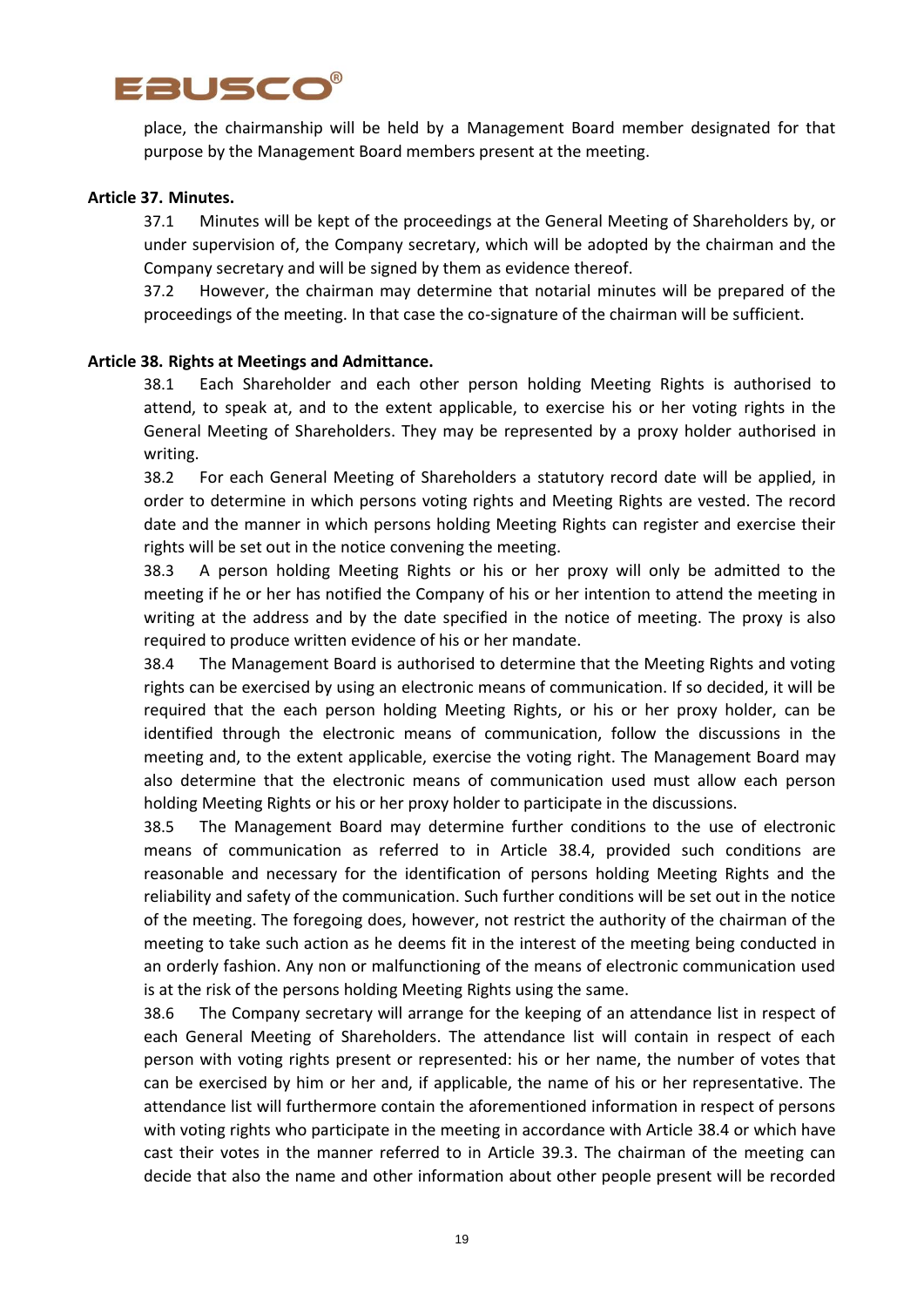

in the attendance list. The Company is authorised to apply such verification procedures as it reasonably deems necessary to establish the identity of the persons holding Meeting Rights and, where applicable, the identity and authority of representatives.

38.7 The Supervisory Board members and Management Board members will have the right to attend the General Meeting of Shareholders in person and to address the meeting. They will have the right to give advice in the meeting. Also, the external auditor of the Company is authorised to attend and address the General Meetings of Shareholders.

38.8 The chairman of the meeting will decide upon the admittance to the meeting of persons other than those aforementioned in this Article 38.

38.9 The General Meetings of Shareholders will be held in the English language, unless the Management Board with the approval of the Supervisory Board resolves to hold the meeting in the Dutch language.

## **Article 39. Adoption of Resolutions and Voting Power.**

39.1 Each Share confers the right to cast one vote.

39.2 At the General Meeting of Shareholders, all resolutions must be adopted by an absolute majority of the valid votes cast, except in those cases in which the law or these Articles of Association require a greater majority. If there is a tie in voting, the proposal will thus be rejected.

39.3 The Management Board may determine that votes cast prior to the General Meeting of Shareholders by electronic means of communication or by mail, are equated with votes cast at the time of the General Meeting. Such votes may not be cast before the record date referred to in Article 38.2. Without prejudice to the provisions of Article 38 the notice convening the General Meeting of Shareholders must state how and under which conditions the persons entitled to vote may exercise their rights prior to the meeting.

39.4 Blank and invalid votes will be regarded as not having been cast.

39.5 The chairman of the meeting will decide whether and to what extent votes are taken orally, in writing, electronically or by acclamation.

39.6 When determining how many votes are cast by Shareholders, how many Shareholders are present or represented, or what part of the Company's issued capital is represented, no account will be taken of Shares for which no votes can be cast by law.

#### **Article 40. Notices and Announcements.**

40.1 Notice of General Meetings of Shareholders will be given in accordance with the requirements of law and the requirements of regulation applicable to the Company pursuant to the listing of its Shares on the stock exchange of Euronext Amsterdam N.V.

40.2 The Management Board may determine that Shareholders and other persons holding Meeting Rights will be given notice of meetings exclusively by announcement on the website of the Company and/or through other means of electronic public announcement, to the extent in accordance with Article 40.1.

40.3 Shareholders and other persons holding Meeting Rights may also be given notice in writing. Barring proof to the contrary, the provision of an electronic mail address by a person holding Meeting Rights to the Company will constitute evidence of that Shareholder's consent to the sending of notices electronically.